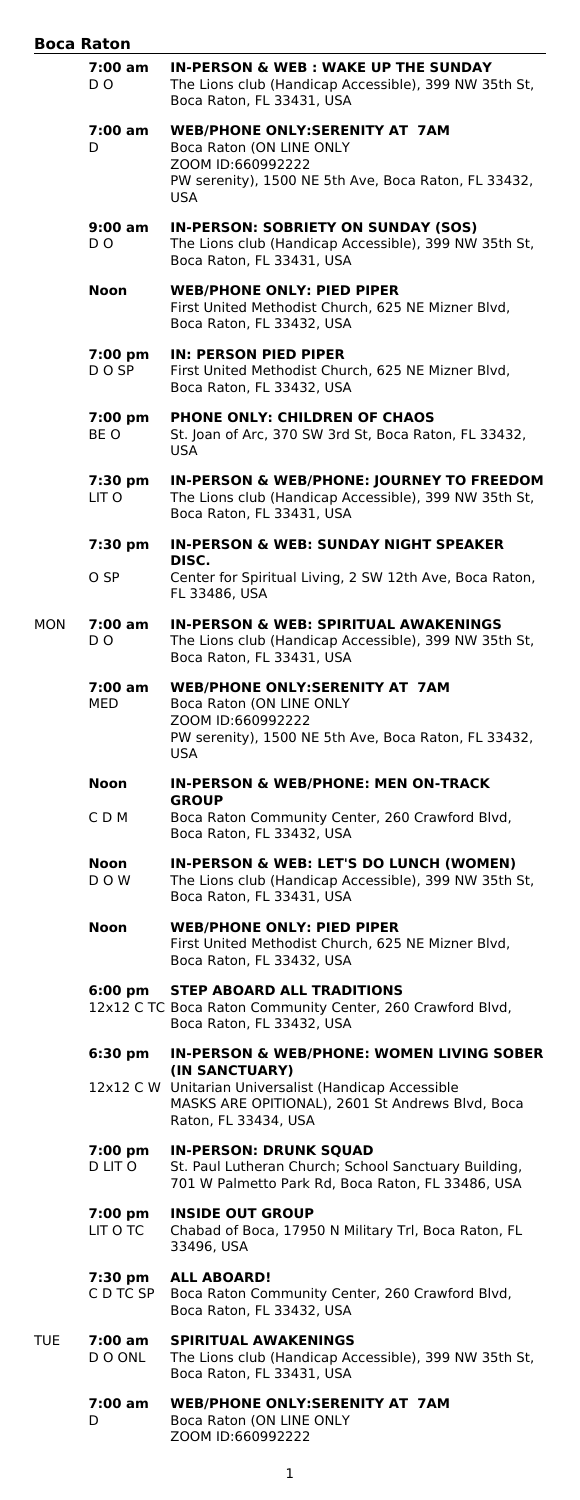# **Boca Raton (contd.)**

|     |                              | PW serenity), 1500 NE 5th Ave, Boca Raton, FL 33432,<br><b>USA</b>                                                                                                                                                                                       |
|-----|------------------------------|----------------------------------------------------------------------------------------------------------------------------------------------------------------------------------------------------------------------------------------------------------|
|     | Noon<br>BO.                  | <b>LUNCH BUNCH</b><br>Church on the Hill (Please observe and follow all Church<br>mask and other<br>guidelines posted at the entrances<br>in event of rain. enter church on upper level only.), 251<br>SW 4th Ave, Boca Raton, FL 33432, USA             |
|     | Noon<br><b>ONL</b>           | <b>PIED PIPER</b><br>First United Methodist Church, 625 NE Mizner Blvd,<br>Boca Raton, FL 33432, USA                                                                                                                                                     |
|     | Noon<br>O ST ONL             | <b>SERENITY AT NOON</b><br>The Lions club (Handicap Accessible), 399 NW 35th St,<br>Boca Raton, FL 33431, USA                                                                                                                                            |
|     | $6:00 \text{ pm}$            | IN-PERSON & WEB/PHONE: SUNLIGHT OF THE                                                                                                                                                                                                                   |
|     | LIT O                        | <b>SPIRIT GROUP</b><br>Unitarian Universalist (Handicap Accessible<br>MASKS ARE OPITIONAL), 2601 St Andrews Blvd, Boca<br>Raton, FL 33434, USA                                                                                                           |
|     | $6:30 \text{ pm}$<br>12x12 O | <b>IN-PERSON: EASY DOES IT</b><br>Church on the Hill (Please observe and follow all Church<br>mask and other<br>guidelines posted at the entrances<br>in event of rain. enter church on upper level only.), 251<br>SW 4th Ave, Boca Raton, FL 33432, USA |
|     | 7:00 pm<br>C SP W            | <b>IN-PERSON &amp; WEB: WOMEN WITH A SOLUTION</b><br>The Lions club (Handicap Accessible), 399 NW 35th St,<br>Boca Raton, FL 33431, USA                                                                                                                  |
|     | 7:00 pm<br>C M               | <b>IN-PERSON: BOCA MEN'S RECOVERY GROUP</b><br>St. Paul Lutheran Church; School Sanctuary Building,<br>701 W Palmetto Park Rd, Boca Raton, FL 33486, USA                                                                                                 |
|     | 7:00 pm                      | IN-PERSON: STAYING CONNECTED (SEE MEETING<br><b>NOTES</b> )                                                                                                                                                                                              |
|     | O SP                         | Patch Reef Park, Patch Reef Park, 2000 Yamato Rd,<br>Boca Raton, FL 33431, USA                                                                                                                                                                           |
|     | 7:00 pm<br>D M O             | IN-PERSON: THE TUESDAY MEN'S SOLUTION<br>Boca Community Center, 150 Crawford Blvd, Boca<br>Raton, FL 33432, USA                                                                                                                                          |
|     | 7:00 pm<br>LIT W             | <b>WEB/PHONE ONLY: CHIK-LITS</b><br>BOCA (Meeting ID: 81153004598                                                                                                                                                                                        |
|     |                              | One tap mobile<br>+13126266799,,471225567# US (Chicago)                                                                                                                                                                                                  |
|     |                              | Dial by your location<br>+1 312 626 6799 US (Chicago), 1501 Spanish River<br>Blvd, Boca Raton, FL 33431, USA                                                                                                                                             |
|     | 8:00 pm<br>C M SP            | <b>IN-PERSON &amp; WEB/PHONE: BOCA MEN'S</b><br>Unitarian Universalist (Handicap Accessible<br>MASKS ARE OPITIONAL), 2601 St Andrews Blvd, Boca<br>Raton, FL 33434, USA                                                                                  |
|     | $8:00 \text{ pm}$<br>D O     | <b>IN-PERSON: TUESDAY NIGHT BOCA BEACH GROUP</b><br>SOUTH BEACH PARK PAVILLION, 400 N State Road<br>A-1-A, Boca Raton, FL 33432, USA                                                                                                                     |
| WED | 7:00 am<br>D O               | <b>IN-PERSON &amp; WEB: SPIRITUAL AWAKENINGS</b><br>The Lions club (Handicap Accessible), 399 NW 35th St,<br>Boca Raton, FL 33431, USA                                                                                                                   |
|     | 7:00 am<br>ST                | <b>WEB/PHONE ONLY:SERENITY AT 7AM</b><br>Boca Raton (ON LINE ONLY<br>ZOOM ID:660992222<br>PW serenity), 1500 NE 5th Ave, Boca Raton, FL 33432,<br>USA                                                                                                    |
|     | Noon                         | <b>BIG BOYS (2ND FLOOR CONFERENCE ROOM)</b><br>C D M SP TCSt. Gregory's Episcopal Church, 100 NE Mizner Blvd,<br>Boca Raton, FL 33432, USA                                                                                                               |
|     | Noon<br>BE O                 | <b>IN-PERSON &amp; WEB: SERENITY AT NOON</b><br>The Lions club (Handicap Accessible), 399 NW 35th St,<br>Boca Raton, FL 33431, USA                                                                                                                       |
|     | Noon                         | <b>WEB/PHONE ONLY: PIED PIPER</b>                                                                                                                                                                                                                        |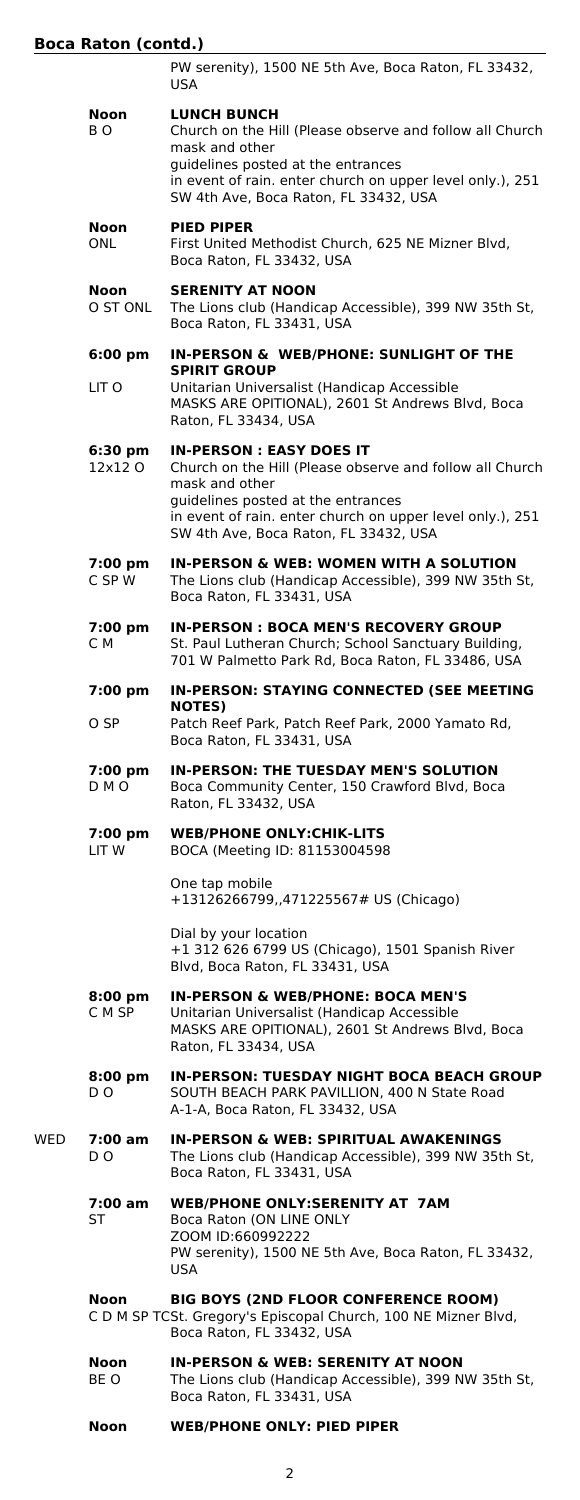First United Methodist Church, 625 NE Mizner Blvd, Boca Raton, FL 33432, USA

- **5:30 pm IN-PERSON: WOMEN IN RECOVERY** C D W The Lions club (Handicap Accessible), 399 NW 35th St, Boca Raton, FL 33431, USA
- **6:00 pm IN-PERSON: FRIENDS ALWAYS UNDERSTAND** D O SP FLORIDA ATLANTIC UNIVERSITY / BOCA RATON (https://goo.gl/maps/oCTxyjTiv9ys8Jux8

Head north from GLADES ROAD at the traffic light at NW 10th STREET, into the main entrance of the FAU campus. Take a left turn at the 2nd traffic light, onto Volusia Street. We are in the 2nd building on the left. QUESTIONS? 954-675-2304), 777 Glades Rd, Boca Raton, FL 33431, USA

#### **6:30 pm IN-PERSON: 1 2 3 BEGINNERS STEP GROUP**

12x12 BE O St. Joan of Arc, 370 SW 3rd St, Boca Raton, FL 33432, USA

- **7:00 pm LIVING IN SOBRIETY**
	- St. Joan of Arc, 370 SW 3rd St, Boca Raton, FL 33432, USA
- **7:30 pm IN-PERSON: NO PROBLEMS JUST SOLUTIONS** B O St. Paul Lutheran Church; School Sanctuary Building, 701 W Palmetto Park Rd, Boca Raton, FL 33486, USA
- THU **7:00 am IN-PERSON & WEB: SPIRITUAL AWAKENINGS** D O The Lions club (Handicap Accessible), 399 NW 35th St, Boca Raton, FL 33431, USA
	- **7:00 am WEB/PHONE ONLY:SERENITY AT 7AM** B Boca Raton (ON LINE ONLY ZOOM ID:660992222 PW serenity), 1500 NE 5th Ave, Boca Raton, FL 33432, USA
	- **Noon IN-PERSON & WEB: SERENITY AT NOON** LIT O The Lions club (Handicap Accessible), 399 NW 35th St, Boca Raton, FL 33431, USA
	- **Noon <b>IN-PERSON: LUNCH BUNCH**<br>DOSP Church on the Hill (Please obse Church on the Hill (Please observe and follow all Church mask and other guidelines posted at the entrances in event of rain. enter church on upper level only.), 251 SW 4th Ave, Boca Raton, FL 33432, USA
	- **Noon WEB/PHONE ONLY: PIED PIPER** First United Methodist Church, 625 NE Mizner Blvd, Boca Raton, FL 33432, USA
	- **6:00 pm IN-PERSON : STEP INTO THE SOLUTION (SITS)** O SP The Lions club (Handicap Accessible), 399 NW 35th St, Boca Raton, FL 33431, USA

**7:00 pm IN-PERSON: BOCA STEPS & TRADITIONS** Church on the Hill (Please observe and follow all Church mask and other guidelines posted at the entrances in event of rain. enter church on upper level only.), 251 SW 4th Ave, Boca Raton, FL 33432, USA

- **7:00 pm WEB & IN-PERSON: DRUNKS LIKE US** St. Paul Lutheran Church; School Sanctuary Building, 701 W Palmetto Park Rd, Boca Raton, FL 33486, USA
- **7:30 pm IN-PERSON: LIFE IS GOOD** O SP First United Methodist Church, 625 NE Mizner Blvd, Boca Raton, FL 33432, USA
- **7:30 pm IN-PERSON: ROAD TO RECOVERY** D O Grace Community Church, 600 W Camino Real, Boca Raton, FL 33486, USA
- **7:30 pm IN-PERSON:CANDELLIGHT MEDITATION MEETING** CAN D O SP SUGARSAND PARK (MEETING IS HELD AT THE PAVILLION BY THE CAROUSEL), 300 S Military Trail, Boca Raton, FL 33486, USA
- **8:30 pm WEB/PHONE ONLY: LIVING ROOM LITERATURE** LIT The Lions club (Handicap Accessible), 399 NW 35th St, Boca Raton, FL 33431, USA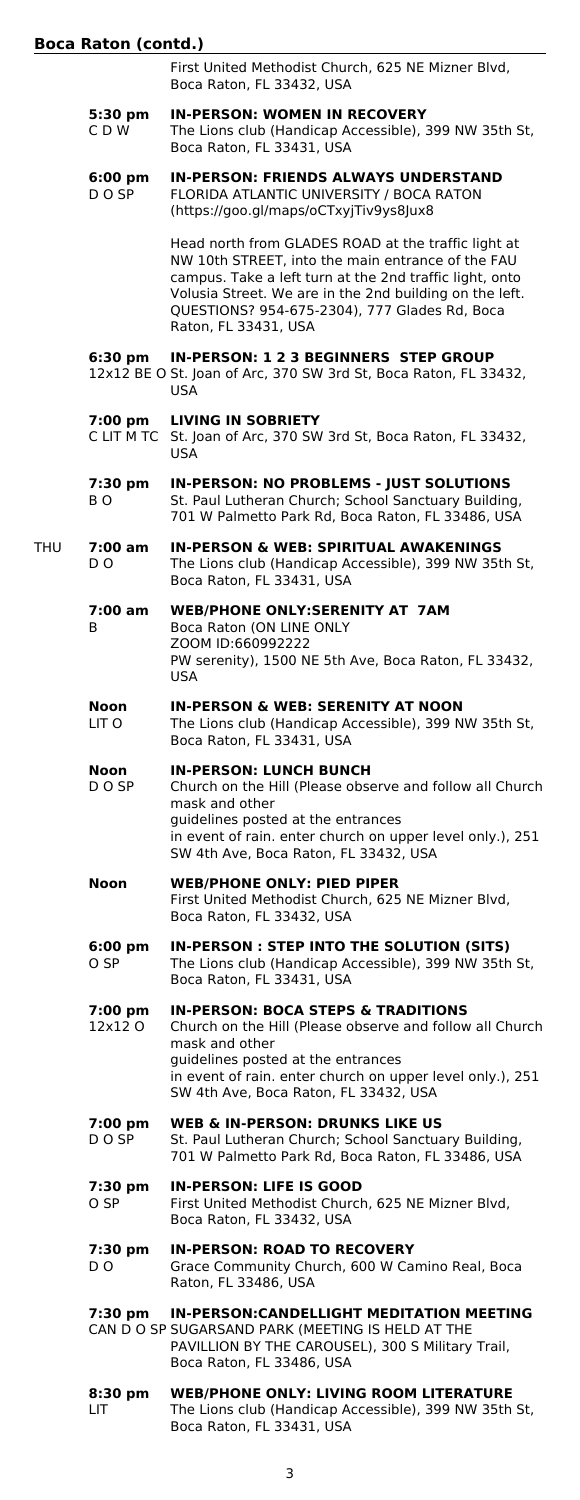|            | <b>Boca Raton (contd.)</b> |                                                                                                                                                                                                                                                         |
|------------|----------------------------|---------------------------------------------------------------------------------------------------------------------------------------------------------------------------------------------------------------------------------------------------------|
| <b>FRI</b> | 7:00 am<br>D O             | <b>IN-PERSON &amp; WEB: SPIRITUAL AWAKENINGS</b><br>The Lions club (Handicap Accessible), 399 NW 35th St,<br>Boca Raton, FL 33431, USA                                                                                                                  |
|            | 7:00 am<br>BE              | <b>WEB/PHONE ONLY:SERENITY AT 7AM</b><br>Boca Raton (ON LINE ONLY<br>ZOOM ID:660992222<br>PW serenity), 1500 NE 5th Ave, Boca Raton, FL 33432,<br><b>USA</b>                                                                                            |
|            | Noon<br>O SP               | <b>IN-PERSON &amp; WEB: SERENITY AT NOON</b><br>The Lions club (Handicap Accessible), 399 NW 35th St,<br>Boca Raton, FL 33431, USA                                                                                                                      |
|            | Noon<br>DO.                | <b>IN-PERSON: LUNCH BUNCH</b><br>Church on the Hill (Please observe and follow all Church<br>mask and other<br>guidelines posted at the entrances<br>in event of rain. enter church on upper level only.), 251<br>SW 4th Ave, Boca Raton, FL 33432, USA |
|            | Noon                       | <b>WEB/PHONE ONLY: PIED PIPER</b><br>First United Methodist Church, 625 NE Mizner Blvd,<br>Boca Raton, FL 33432, USA                                                                                                                                    |
|            | 5:30 pm                    | <b>IN-PERSON: HAPPY HOUR GROUP</b><br>12x12 O SP The Lions club (Handicap Accessible), 399 NW 35th St,<br>Boca Raton, FL 33431, USA                                                                                                                     |
|            | 5:30 pm<br>DO SP TC        | <b>SPEAK EASY</b><br>Boca Raton Community Center, 260 Crawford Blvd,<br>Boca Raton, FL 33432, USA                                                                                                                                                       |
|            | $6:00 \text{ pm}$<br>C     | <b>WEB ONLY: WE BELIEVERS</b><br>Spanish River Church, 2400 Yamato Rd, Boca Raton, FL<br>33431, USA                                                                                                                                                     |
|            | 7:00 pm<br>B D O SP        | <b>IN-PERSON: BIG BOOK ADVENTURE GROUP</b><br>The Lions club (Handicap Accessible), 399 NW 35th St,<br>Boca Raton, FL 33431, USA                                                                                                                        |
|            | 7:00 pm<br>D M O           | <b>IN-PERSON: LOST MARBLES</b><br>Boca Raton Community Center, 260 Crawford Blvd,<br>Boca Raton, FL 33432, USA                                                                                                                                          |
|            | 7:00 pm                    | <b>WEB/PHONE ONLY: NO LONGER ALONE WOMEN'S</b>                                                                                                                                                                                                          |
|            | W                          | <b>MEETING</b><br>The Lions club (Handicap Accessible), 399 NW 35th St,<br>Boca Raton, FL 33431, USA                                                                                                                                                    |
|            | 7:30 pm<br>D O             | <b>IN-PERSON: SECULAR SOBRIETY</b><br>Unitarian Universalist (Handicap Accessible<br>MASKS ARE OPITIONAL), 2601 St Andrews Blvd, Boca<br>Raton, FL 33434, USA                                                                                           |
| SAT        | 7:00 am<br>D O             | <b>IN-PERSON &amp; WEB: SPIRITUAL AWAKENINGS</b><br>The Lions club (Handicap Accessible), 399 NW 35th St,<br>Boca Raton, FL 33431, USA                                                                                                                  |
|            | 7:00 am<br>SP              | <b>WEB/PHONE ONLY:SERENITY AT 7AM</b><br>Boca Raton (ON LINE ONLY<br>ZOOM ID:660992222<br>PW serenity), 1500 NE 5th Ave, Boca Raton, FL 33432,<br>USA                                                                                                   |
|            | 9:00 am<br>O W             | <b>IN-PERSON : SOBER SISTERS</b><br>The Lions club (Handicap Accessible), 399 NW 35th St,<br>Boca Raton, FL 33431, USA                                                                                                                                  |
|            | D O                        | 10:00 am IN-PERSON: JUST FOR NOW<br>St. Joan of Arc, 370 SW 3rd St, Boca Raton, FL 33432,<br><b>USA</b>                                                                                                                                                 |
|            | Noon                       | <b>WEB/PHONE ONLY: PIED PIPER</b><br>First United Methodist Church, 625 NE Mizner Blvd,<br>Boca Raton, FL 33432, USA                                                                                                                                    |
|            | 4:30 pm                    | <b>MOVED TO WEB/PHONE: BOCA WOMEN'S GROUP</b>                                                                                                                                                                                                           |
|            | C D W                      | (ROOM 5)<br>St. Paul Lutheran Church; School Sanctuary Building,<br>701 W Palmetto Park Rd, Boca Raton, FL 33486, USA                                                                                                                                   |
|            | 5:00 pm<br>BE O            | <b>IN-PERSON &amp; WEB: NO MATTER WHAT</b><br>The Lions club (Handicap Accessible), 399 NW 35th St,<br>Boca Raton, FL 33431, USA                                                                                                                        |
|            | 5:00 pm                    | <b>IN-PERSON: SATURDAY NIGHT LIVE @ FIVE</b>                                                                                                                                                                                                            |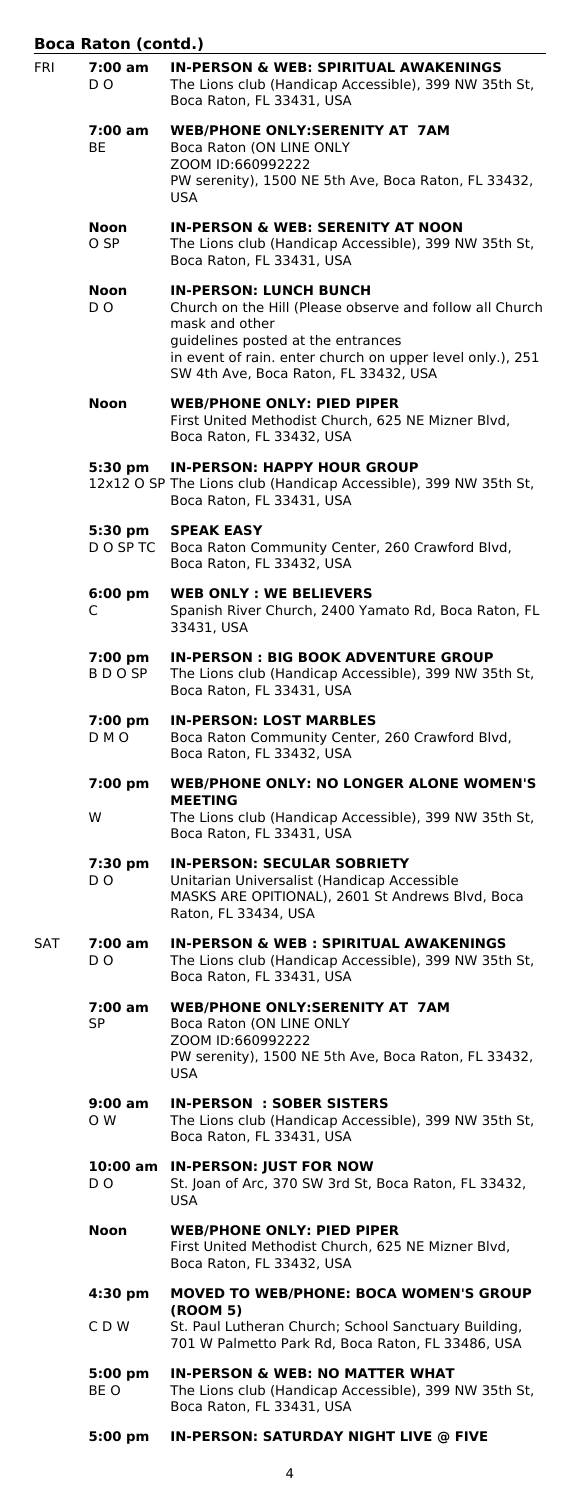#### **Boca Raton (contd.)**

- C D First United Methodist Church, 625 NE Mizner Blvd, Boca Raton, FL 33432, USA **7:00 pm 5 OR MORE DOUBLE SPEAKER GROUP**
- O SP TC Connected Life Christian Church, 2500 NW 5th Ave, Boca Raton, FL 33431, USA **9:30 pm SATURDAY NIGHT SPECIAL**

D O TC Chabad of Boca, 17950 N Military Trl, Boca Raton, FL 33496, USA

#### **Boca Raton (West)**

| SUN  | 7:00 am<br>D O           | <b>IN-PERSON &amp; WEB: SOBRIETY FOR BREAKFAST</b><br>Boca Pines Club (Unit 5), 9910 Sandalfoot Blvd, Boca<br>Raton, FL 33428, USA                        |
|------|--------------------------|-----------------------------------------------------------------------------------------------------------------------------------------------------------|
|      | 9:30 am<br>D O           | <b>IN-PERSON : SUNDAY SERENITY</b><br>Boca Pines Club (Unit 5), 9910 Sandalfoot Blvd, Boca<br>Raton, FL 33428, USA                                        |
|      | 10:00 am<br>MED          | <b>WEB/PHONE ONLY: SUNDAY SERENITY</b><br>Boca Pines Club (Unit 5), 9910 Sandalfoot Blvd, Boca<br>Raton, FL 33428, USA                                    |
|      | MED O                    | 11:00 am IN-PERSON: SUNDAY MORNING SPIRITUAL<br>Boca Pines Club (Unit 5), 9910 Sandalfoot Blvd, Boca<br>Raton, FL 33428, USA                              |
|      | $4:00 \text{ pm}$<br>D O | <b>IN-PERSON &amp; WEB: LIVING SOBER</b><br>Boca Pines Club (Unit 5), 9910 Sandalfoot Blvd, Boca<br>Raton, FL 33428, USA                                  |
|      | 5:30 pm<br>O             | <b>WEB/PHONE ONLY: VIRTUAL HAPPY HOUR GROUP</b><br>Boca Pines Club (Unit 5), 9910 Sandalfoot Blvd, Boca<br>Raton, FL 33428, USA                           |
|      | 7:00 pm                  | <b>PRACTICING THESE PRINCIPLES</b><br>12x12 C TC Boca Pines Club (Unit 5), 9910 Sandalfoot Blvd, Boca<br>Raton, FL 33428, USA                             |
|      | 8:30 pm<br>D O TC        | THE WEST BOCA ASK IT BASKET GROUP<br>Boca Pines Club (Unit 5), 9910 Sandalfoot Blvd, Boca<br>Raton, FL 33428, USA                                         |
| MON  | 7:00 am<br>D O ONL       | <b>SOBRIETY FOR BREAKFAST</b><br>Boca Pines Club (Unit 5), 9910 Sandalfoot Blvd, Boca<br>Raton, FL 33428, USA                                             |
|      | 12x12 O                  | 10:00 am IN PERSON & WEB: MORNING MEDICINE<br>Boca Pines Club (Unit 5), 9910 Sandalfoot Blvd, Boca<br>Raton, FL 33428, USA                                |
|      |                          | 12:15 pm 12 O'CLOCK HIGH<br>12x12 C D Boca Pines Club (Unit 5), 9910 Sandalfoot Blvd, Boca<br>Raton, FL 33428, USA                                        |
|      | 5:30 pm<br>DO.           | <b>IN-PERSON: SOBER SUNSET</b><br>Boca Pines Club (Unit 5), 9910 Sandalfoot Blvd, Boca<br>Raton, FL 33428, USA                                            |
|      | 5:30 pm<br>B O ST        | <b>WEB/PHONE ONLY: VIRTUAL HAPPY HOUR GROUP</b><br>Boca Pines Club (Unit 5), 9910 Sandalfoot Blvd, Boca<br>Raton, FL 33428, USA                           |
|      | 7:00 pm<br>C D M         | <b>IN-PERSON &amp; WEB: ROMANCE/FINANCE</b><br>Boca Pines Club (Unit 5), 9910 Sandalfoot Blvd, Boca<br>Raton, FL 33428, USA                               |
|      | 7:00 pm<br>BO.           | <b>WEB/PHONE ONLY: WEST BOCA BIG BOOK GROUP</b><br>Olympic Heights High School, Olympic Heights High<br>School, 20101 Lyons Rd, Boca Raton, FL 33434, USA |
| TUE. | 7:00 am<br>D O ONL       | <b>SOBRIETY FOR BREAKFAST</b><br>Boca Pines Club (Unit 5), 9910 Sandalfoot Blvd, Boca<br>Raton, FL 33428, USA                                             |
|      | 10:00 am<br>D O ONL      | <b>MORNING MEDICINE</b><br>Boca Pines Club (Unit 5), 9910 Sandalfoot Blvd, Boca<br>Raton, FL 33428, USA                                                   |
|      | C D LIT                  | 12:15 pm 12 O'CLOCK HIGH<br>Boca Pines Club (Unit 5), 9910 Sandalfoot Blvd, Boca<br>Raton, FL 33428, USA                                                  |
|      | 5:30 pm<br>D O           | <b>IN-PERSON: SOBER SUNSET</b><br>Boca Pines Club (Unit 5), 9910 Sandalfoot Blvd, Boca                                                                    |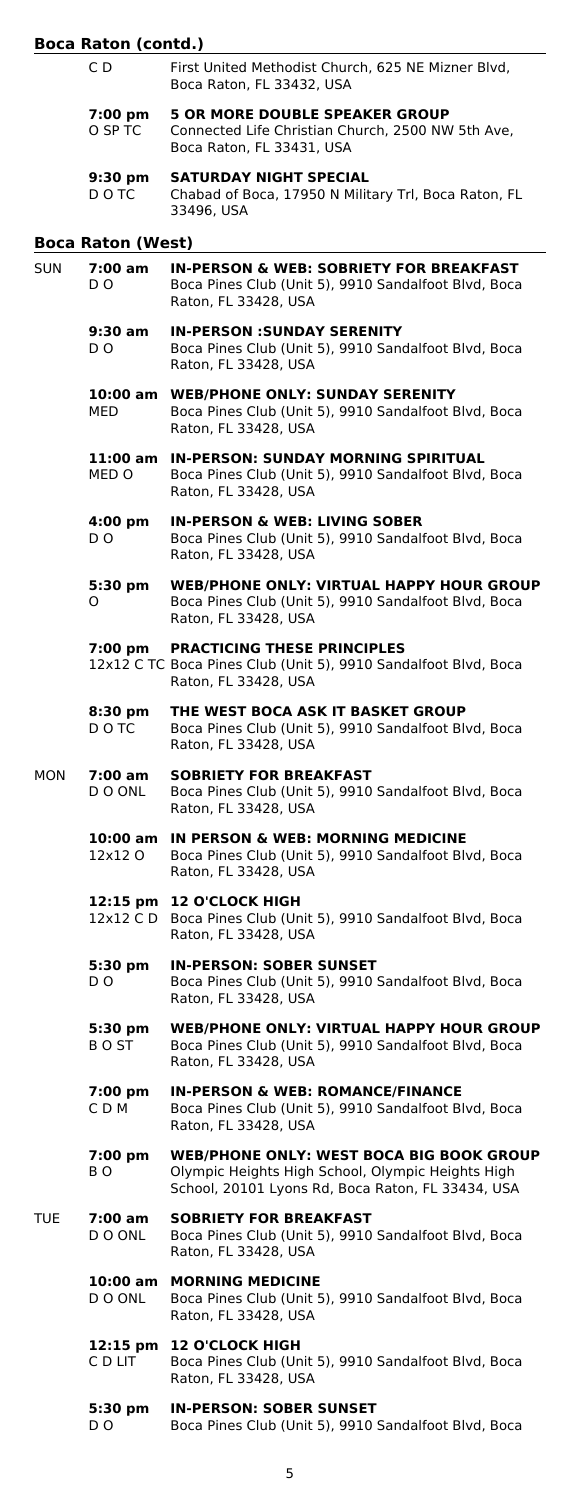# **Boca Raton (West) (contd.)**

|     |                          | Raton, FL 33428, USA                                                                                                                         |
|-----|--------------------------|----------------------------------------------------------------------------------------------------------------------------------------------|
|     | 5:30 pm<br>GR O          | <b>WEB/PHONE ONLY: VIRTUAL HAPPY HOUR GROUP</b><br>Boca Pines Club (Unit 5), 9910 Sandalfoot Blvd, Boca<br>Raton, FL 33428, USA              |
|     | 7:00 pm<br>D O SP        | <b>IN-PERSON: SINGLENESS OF PURPOSE</b><br>Boca Pines Club (Unit 5), 9910 Sandalfoot Blvd, Boca<br>Raton, FL 33428, USA                      |
| WED | 7:00 am                  | <b>IN-PERSON &amp; WEB: SOBRIETY FOR BREAKFAST</b><br>12x12 D O Boca Pines Club (Unit 5), 9910 Sandalfoot Blvd, Boca<br>Raton, FL 33428, USA |
|     | BO.                      | 10:00 am IN-PERSON & WEB: MORNING MEDICINE<br>Boca Pines Club (Unit 5), 9910 Sandalfoot Blvd, Boca<br>Raton, FL 33428, USA                   |
|     | 12:15 pm<br>D O SP       | <b>12 O'CLOCK HIGH</b><br>Boca Pines Club (Unit 5), 9910 Sandalfoot Blvd, Boca<br>Raton, FL 33428, USA                                       |
|     | 5:30 pm<br>CDW           | <b>IN-PERSON: WOMEN'S PEACE OF MIND</b><br>Boca Pines Club (Unit 5), 9910 Sandalfoot Blvd, Boca<br>Raton, FL 33428, USA                      |
|     | 5:30 pm<br>DR O          | <b>WEB/PHONE ONLY: VIRTUAL HAPPY HOUR GROUP</b><br>Boca Pines Club (Unit 5), 9910 Sandalfoot Blvd, Boca<br>Raton, FL 33428, USA              |
|     | 7:00 pm<br>D O           | <b>IN-PERSON: WEDNESDAY NIGHT BEGINNERS</b><br>Boca Pines Club (Unit 5), 9910 Sandalfoot Blvd, Boca<br>Raton, FL 33428, USA                  |
|     | $7:00$ pm<br>CDM         | <b>IN-PERSON:BOCA BOYZ</b><br>LOGGERS RUN PARK, 11185 W Palmetto Park Rd, Boca<br>Raton, FL 33428, USA                                       |
| THU | 7:00 am<br>BDO           | <b>IN-PERSON &amp; WEB: SOBRIETY FOR BREAKFAST</b><br>Boca Pines Club (Unit 5), 9910 Sandalfoot Blvd, Boca<br>Raton, FL 33428, USA           |
|     | O SP                     | 10:00 am IN-PERSON & WEB: MORNING MEDICINE<br>Boca Pines Club (Unit 5), 9910 Sandalfoot Blvd, Boca<br>Raton, FL 33428, USA                   |
|     | 5:30 pm<br>ABSI O        | <b>IN-PERSON: SOBER SUNSET</b><br>Boca Pines Club (Unit 5), 9910 Sandalfoot Blvd, Boca<br>Raton, FL 33428, USA                               |
|     | 5:30 pm<br>BE ST         | <b>WEB/PHONE ONLY: VIRTUAL HAPPY HOUR GROUP</b><br>Boca Pines Club (Unit 5), 9910 Sandalfoot Blvd, Boca<br>Raton, FL 33428, USA              |
|     | 7:00 pm<br>D O           | <b>IN-PERSON: JUST DO IT</b><br>Boca Pines Club (Unit 5), 9910 Sandalfoot Blvd, Boca<br>Raton, FL 33428, USA                                 |
| FRI | $7:00 \text{ am}$<br>D O | <b>IN-PERSON &amp; WEB: SOBRIETY FOR BREAKFAST</b><br>Boca Pines Club (Unit 5), 9910 Sandalfoot Blvd, Boca<br>Raton, FL 33428, USA           |
|     | 10:00 am<br>D O          | <b>IN-PERSON &amp; WEB: MORNING MEDICINE</b><br>Boca Pines Club (Unit 5), 9910 Sandalfoot Blvd, Boca<br>Raton, FL 33428, USA                 |
|     | 12:15 pm<br>C            | <b>IN-PERSON: 12 O'CLOCK HIGH</b><br>Boca Pines Club (Unit 5), 9910 Sandalfoot Blvd, Boca<br>Raton, FL 33428, USA                            |
|     | 5:30 pm<br>D O SP        | <b>IN-PERSON: SOBER SUNSET</b><br>Boca Pines Club (Unit 5), 9910 Sandalfoot Blvd, Boca<br>Raton, FL 33428, USA                               |
|     | 5:30 pm<br>O SP          | <b>WEB/PHONE ONLY: VIRTUAL HAPPY HOUR GROUP</b><br>Boca Pines Club (Unit 5), 9910 Sandalfoot Blvd, Boca<br>Raton, FL 33428, USA              |
|     | BE O                     | 10:13 pm IN-PERSON & WEB: CHEER UP @ 10:13 GROUP<br>Boca Pines Club (Unit 5), 9910 Sandalfoot Blvd, Boca<br>Raton, FL 33428, USA             |
| SAT | 7:00 am<br>D O SP        | <b>IN-PERSON &amp; WEB: SOBRIETY FOR BREAKFAST</b><br>Boca Pines Club (Unit 5), 9910 Sandalfoot Blvd, Boca<br>Raton, FL 33428, USA           |

**10:00 am IN-PERSON: WEST BOCA BEGINNERS**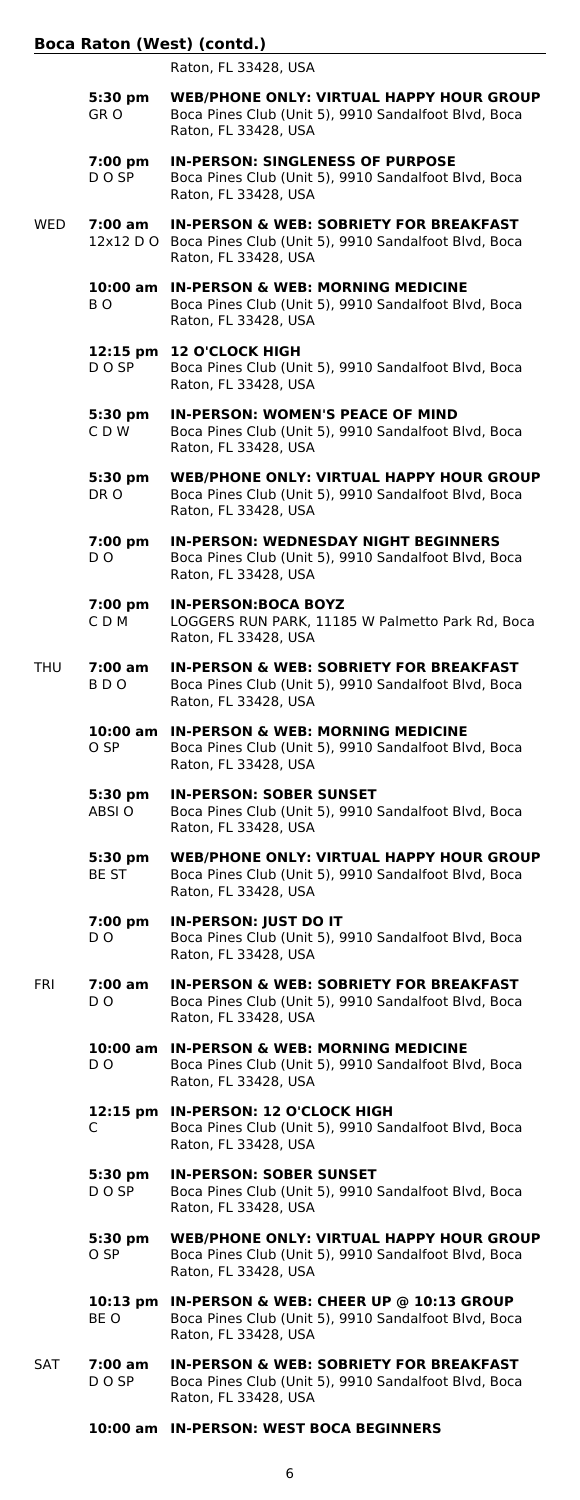#### **Boca**

|            |                      | Boca Raton (West) (contd.)                                                                                                                                    |
|------------|----------------------|---------------------------------------------------------------------------------------------------------------------------------------------------------------|
|            | D O                  | Boca Pines Club (Unit 5), 9910 Sandalfoot Blvd, Boca<br>Raton, FL 33428, USA                                                                                  |
|            | BE O                 | 10:00 am WEB/PHONE ONLY: SATURDAY BEGINNERS<br>Boca Pines Club (Unit 5), 9910 Sandalfoot Blvd, Boca<br>Raton, FL 33428, USA                                   |
|            | LIT O                | 12:15 pm IN PERSON: AA HISTORY<br>Boca Pines Club (Unit 5), 9910 Sandalfoot Blvd, Boca<br>Raton, FL 33428, USA                                                |
|            | 5:30 pm<br>O TC      | <b>LISTEN TO LEARN</b><br>Boca Pines Club (Unit 5), 9910 Sandalfoot Blvd, Boca<br>Raton, FL 33428, USA                                                        |
|            | 5:30 pm<br>D O       | <b>WEB/PHONE ONLY: VIRTUAL HAPPY HOUR GROUP</b><br>Boca Pines Club (Unit 5), 9910 Sandalfoot Blvd, Boca<br>Raton, FL 33428, USA                               |
|            | 8:30 pm<br>D BE O    | <b>IN-PERSON: BACK TO BASICS</b><br>Boca Pines Club (Unit 5), 9910 Sandalfoot Blvd, Boca<br>Raton, FL 33428, USA                                              |
|            | <b>Boynton Beach</b> |                                                                                                                                                               |
| <b>SUN</b> | 7:30 am<br>DO.       | <b>IN-PERSON: JUST BEFORE DAWN GROUP</b><br>GracePoint Seventh-Day Adventist Church, 138 SE 27th<br>Ave, Boynton Beach, FL 33435, USA                         |
|            | 7:00 pm              | IN-PERSON: WE ARE NOT SAINTS (LGBTQ)<br>C D G L LGBCQurch of Our Savior, 2011 S Federal Hwy, Boynton<br>Beach, FL 33435, USA                                  |
| MON        | 6:30 am              | <b>JUST BEFORE DAWN GROUP</b><br>D LIT O SP OCitacePoint Seventh-Day Adventist Church, 138 SE 27th<br>Ave, Boynton Beach, FL 33435, USA                       |
|            | 9:00 am<br>LIT O W   | <b>MOVED TO WEB/PHONE: SERENITY SISTERS</b><br>Church of Our Savior, 2011 S Federal Hwy, Boynton<br>Beach, FL 33435, USA                                      |
|            | D BE O               | 10:30 am IN-PERSON: BOYNTON BEACH BEGINNER MEETING<br>Church of Our Savior, 2011 S Federal Hwy, Boynton<br>Beach, FL 33435, USA                               |
|            | C ST                 | 12:15 pm IN-PERSON: NEW LIFE II<br>Church of Our Savior, 2011 S Federal Hwy, Boynton<br>Beach, FL 33435, USA                                                  |
|            | 6:00 pm<br>O ST      | <b>IN-PERSON: BOYNTON BEACH GROUP</b><br>First Methodist Church (1st Ave Lot), 101 N Seacrest<br>Blvd, Boynton Beach, FL 33435, USA                           |
|            | 7:00 pm<br>D O       | <b>IN-PERSON: BOYNTON BEACH GROUP</b><br>First Methodist Church (1st Ave Lot), 101 N Seacrest<br>Blvd, Boynton Beach, FL 33435, USA                           |
|            | 7:00 pm<br>CDM       | <b>IN-PERSON: NEW LIFE MEN'S GROUP</b><br>Church of Our Savior, 2011 S Federal Hwy, Boynton<br>Beach, FL 33435, USA                                           |
|            | 7:00 pm<br>CDM       | <b>IN-PERSON: WEST BOYNTON GROUP</b><br>FAITH UNITED METHODIST CHURCH (NO SMOKING ON<br>PROPERTY), 6340 W Boynton Beach Blvd, Boynton<br>Beach, FL 33437, USA |
|            | 7:00 pm<br>CDW       | <b>IN-PERSON: WEST BOYNTON GROUP</b><br>FAITH UNITED METHODIST CHURCH (NO SMOKING ON<br>PROPERTY), 6340 W Boynton Beach Blvd, Boynton<br>Beach, FL 33437, USA |
|            | $8:00$ pm<br>DOS.    | <b>GRUPO VIVIENDO SOBRIO</b><br>Spanish Speaking (2 hours), 210 NE 3rd St, Boynton<br>Beach, FL 33435, USA                                                    |
|            | 8:30 pm              | <b>IN-PERSON: BOYNTON BEACH GROUP</b>                                                                                                                         |

- 12x12 C D First Methodist Church (1st Ave Lot), 101 N Seacrest Blvd, Boynton Beach, FL 33435, USA
- **8:30 pm WEB/PHONE ONLY: BOYNTON BEACH ZOOM** Boynton Beach (THIS MEETING IS ZOOM ONLY), 6990 N Ocean Blvd, Boynton Beach, FL 33435, USA
- TUE **6:30 am JUST BEFORE DAWN GROUP** 12x12 O SP GNdcePoint Seventh-Day Adventist Church, 138 SE 27th Ave, Boynton Beach, FL 33435, USA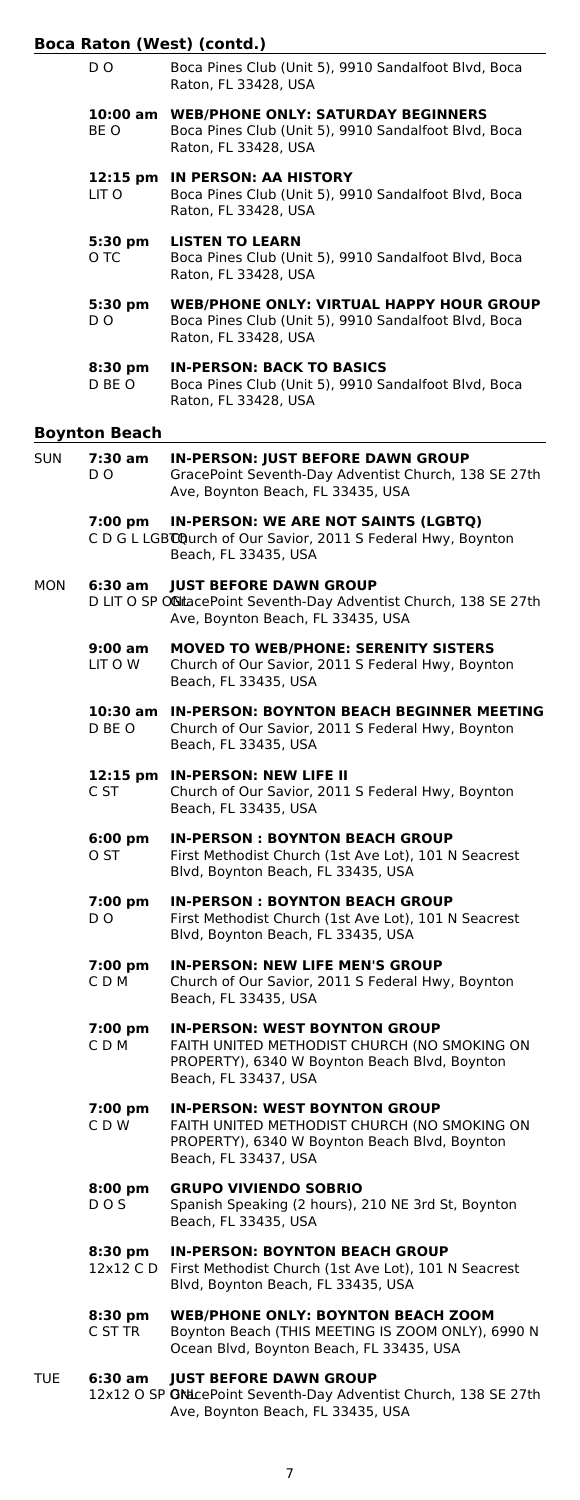# **Boynton Beach (contd.)**

|     | D BE O                       | 10:30 am BOYNTON BEACH BEGINNER MEETING<br>Church of Our Savior, 2011 S Federal Hwy, Boynton<br>Beach, FL 33435, USA                            |
|-----|------------------------------|-------------------------------------------------------------------------------------------------------------------------------------------------|
|     | 12:15 pm<br>D O TC           | THERE IS A SOLUTION<br>Church of Our Savior, 2011 S Federal Hwy, Boynton<br>Beach, FL 33435, USA                                                |
|     | $6:30 \text{ pm}$<br>C LIT W | <b>IN-PERSON: EASTSIDE WOMEN'S GROUP</b><br>First Methodist Church (1st Ave Lot), 101 N Seacrest<br>Blvd, Boynton Beach, FL 33435, USA          |
|     | 7:00 pm<br>O                 | <b>WEB/PHONE ONLY: TUESDAY NEWCOMERS</b><br>Boynton Beach (THIS MEETING IS ZOOM ONLY), 6990 N<br>Ocean Blvd, Boynton Beach, FL 33435, USA       |
|     | 8:00 pm<br>DO STC            | <b>GRUPO VIVIENDO SOBRIO</b><br>Spanish Speaking (2 hours), 210 NE 3rd St, Boynton<br>Beach, FL 33435, USA                                      |
|     | 8:30 pm                      | <b>IN-PERSON: NORTH DELRAY STEP AND</b>                                                                                                         |
|     | C D                          | <b>TRADITIONS GROUP</b><br>Church of Our Savior, 2011 S Federal Hwy, Boynton<br>Beach, FL 33435, USA                                            |
| WED | 6:30 am<br>DO.               | <b>IN-PERSON &amp; WEB: JUST BEFORE DAWN GROUP</b><br>GracePoint Seventh-Day Adventist Church, 138 SE 27th<br>Ave, Boynton Beach, FL 33435, USA |
|     |                              | 10:30 am IN-PERSON: BOYNTON BEACH BEGINNER                                                                                                      |
|     | D BE O                       | <b>MEETING</b><br>Church of Our Savior, 2011 S Federal Hwy, Boynton<br>Beach, FL 33435, USA                                                     |
|     | C D                          | 12:15 pm IN-PERSON: NEW LIFE II<br>Church of Our Savior, 2011 S Federal Hwy, Boynton<br>Beach, FL 33435, USA                                    |
|     | 6:30 pm<br>D O SP TC         | <b>SAFE HARBOR</b><br>Bethesda Hospital West - Room #3, 9655 W Boynton<br>Beach Blvd, Boynton Beach, FL 33472, USA                              |
|     | 7:00 pm<br>C TC              | 4TH DIMENSION GROUP (WEST END OF BLDG)<br>Beachcomber (Suite at West end of building), 115<br>Woolbright Rd, Boynton Beach, FL 33435, USA       |
|     | 7:00 pm<br>ВC                | <b>IN-PERSON: BOYNTON BEACH GROUP</b><br>First Methodist Church (1st Ave Lot), 101 N Seacrest<br>Blvd, Boynton Beach, FL 33435, USA             |
|     | 7:00 pm<br>B <sub>C</sub>    | <b>WEB/PHONE ONLY: BOYNTON BEACH ZOOM</b><br>Boynton Beach (THIS MEETING IS ZOOM ONLY), 6990 N<br>Ocean Blvd, Boynton Beach, FL 33435, USA      |
|     | 8:00 pm<br>D O S TC          | <b>GRUPO VIVIENDO SOBRIO</b><br>Spanish Speaking (2 hours), 210 NE 3rd St, Boynton<br>Beach, FL 33435, USA                                      |
|     | 8:30 pm<br>C                 | <b>IN-PERSON: BOYNTON BEACH GROUP</b><br>First Methodist Church (1st Ave Lot), 101 N Seacrest<br>Blvd, Boynton Beach, FL 33435, USA             |
|     | 8:30 pm                      | IN-PERSON: HAND OF A.A.<br>12x12 O ST Church of Our Savior, 2011 S Federal Hwy, Boynton<br>Beach, FL 33435, USA                                 |
|     | 8:30 pm                      | <b>IN-PERSON: HAND OF AA</b><br>12x12 C D Church of Our Savior, 2011 S Federal Hwy, Boynton<br>Beach, FL 33435, USA                             |
| THU | 6:30 am<br>BDO               | <b>IN-PERSON &amp; WEB: JUST BEFORE DAWN GROUP</b><br>GracePoint Seventh-Day Adventist Church, 138 SE 27th<br>Ave, Boynton Beach, FL 33435, USA |
|     | 9:00 am<br>LIT O W           | <b>WEB/PHONE ONLY: SERENITY SISTERS</b><br>Church of Our Savior, 2011 S Federal Hwy, Boynton<br>Beach, FL 33435, USA                            |
|     |                              | 10:30 am IN-PERSON: BOYNTON BEACH BEGINNER                                                                                                      |
|     | D BE O                       | <b>MEETING</b><br>Church of Our Savior, 2011 S Federal Hwy, Boynton<br>Beach, FL 33435, USA                                                     |
|     | 6:30 pm<br>C D               | <b>DOWNTOWN BOYNTON GROUP</b><br>Church of Our Savior, 2011 S Federal Hwy, Boynton<br>Beach, FL 33435, USA                                      |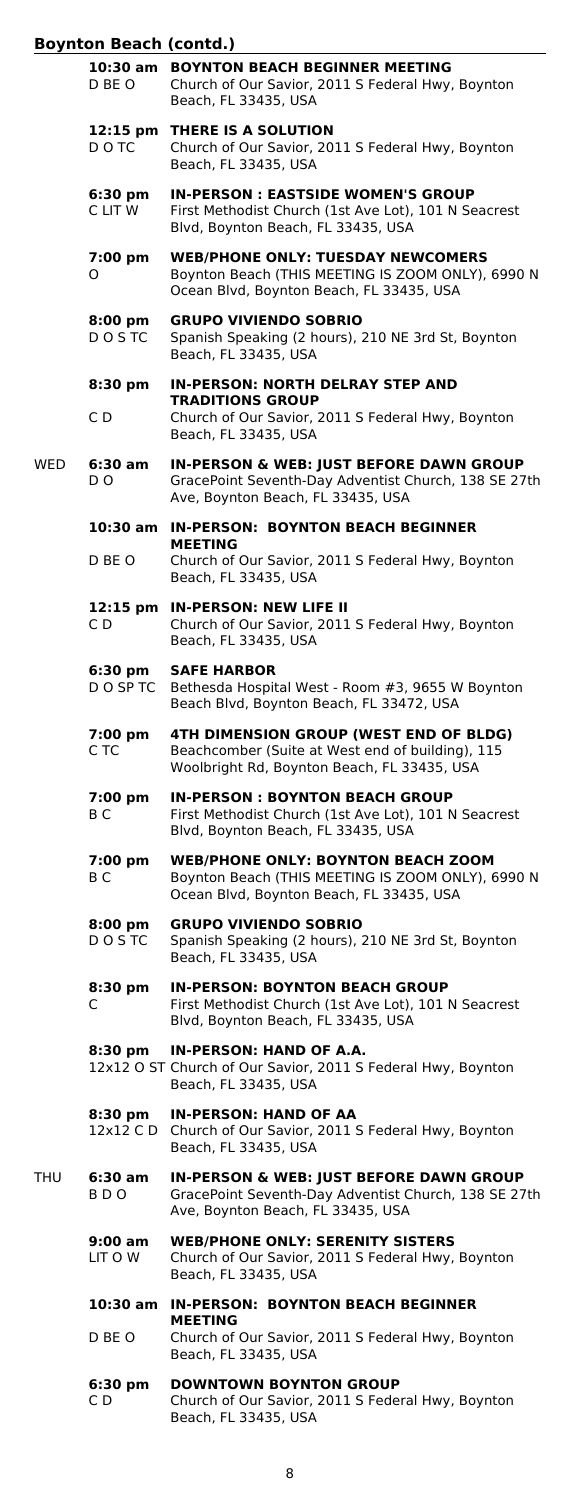# **Boynton Beach (contd.)**

|            | poynton peach (contu. <i>)</i> |                                                                                                                                                                                                      |
|------------|--------------------------------|------------------------------------------------------------------------------------------------------------------------------------------------------------------------------------------------------|
|            | 7:00 pm<br>C D                 | <b>IN-PERSON: WEST BOYNTON GROUP</b><br>FAITH UNITED METHODIST CHURCH (NO SMOKING ON<br>PROPERTY), 6340 W Boynton Beach Blvd, Boynton<br>Beach, FL 33437, USA                                        |
|            | $8:30$ pm                      | <b>IN-PERSON: NORTH DELRAY STEP AND</b><br><b>TRADITIONS GROUP</b>                                                                                                                                   |
|            | 12x12 C                        | Church of Our Savior, 2011 S Federal Hwy, Boynton<br>Beach, FL 33435, USA                                                                                                                            |
| FRI        | 6:30 am<br>O SP                | <b>IN-PERSON &amp; WEB: JUST BEFORE DAWN GROUP</b><br>GracePoint Seventh-Day Adventist Church, 138 SE 27th<br>Ave, Boynton Beach, FL 33435, USA                                                      |
|            | 10:30 am                       | <b>IN-PERSON: BOYNTON BEACH BEGINNER</b><br><b>MEETING</b>                                                                                                                                           |
|            | D BE O                         | Church of Our Savior, 2011 S Federal Hwy, Boynton<br>Beach, FL 33435, USA                                                                                                                            |
|            | $12:15$ pm<br>O SP             | <b>IN-PERSON: NEW LIFE II</b><br>Church of Our Savior, 2011 S Federal Hwy, Boynton<br>Beach, FL 33435, USA                                                                                           |
|            | 7:00 pm<br>C LIT SP            | <b>IN-PERSON: PRINCIPLES IN PRACTICE</b><br>Church of Our Savior, 2011 S Federal Hwy, Boynton<br>Beach, FL 33435, USA                                                                                |
|            | 7:00 pm<br>D O SP TC           | <b>THANK GOD I'M SOBER</b><br>Beachcomber (Suite at West end of building), 115<br>Woolbright Rd, Boynton Beach, FL 33435, USA                                                                        |
|            | $8:30$ pm<br>C M SP            | <b>IN-PERSON: GARAGE 62</b><br>Church of Our Savior, 2011 S Federal Hwy, Boynton<br>Beach, FL 33435, USA                                                                                             |
| SAT        | 7:30 am<br>ABSI O              | <b>IN-PERSON: JUST BEFORE DAWN GROUP</b><br>GracePoint Seventh-Day Adventist Church, 138 SE 27th<br>Ave, Boynton Beach, FL 33435, USA                                                                |
|            | <b>Delray Beach</b>            |                                                                                                                                                                                                      |
| <b>SUN</b> | 7:00 am                        | SUNRISE BEACH MEETING (BRING YOUR OWN<br><b>CHAIR) @NORTH 1 LIFEGUARD STAND</b>                                                                                                                      |
|            | DO.                            | Atlantic Ave and A1A on the beach (Please use Entrance<br>across from Opal Grand Hotel, use life Guard Tower N2<br>as land mark), Florida A1A & East Atlantic Avenue,<br>Delray Beach, FL 33483, USA |
|            | $8:00$ am<br>ABSI C D          | <b>IN-PERSON: DELRAY CENTRAL HOUSE GROUP</b><br>Delray Central House (In rear of Shoppes of Congress<br>Square), 2170 W Atlantic Ave, Delray Beach, FL 33445,<br><b>USA</b>                          |
|            | 8:00 am<br>C M SP              | <b>IN-PERSON: EAST DELRAY MEN'S</b><br>Crossroads Club, 1700 Lake Ida Rd, Delray Beach, FL<br>33445, USA                                                                                             |
|            | $8:00$ am                      | <b>WEB/PHONE ONLY: MEN IN RECOVERY WITHOUT</b>                                                                                                                                                       |
|            | мo                             | <b>BORDERS</b><br>Crossroads Club, 1700 Lake Ida Rd, Delray Beach, FL<br>33445, USA                                                                                                                  |
|            | 8:30 am                        | <b>WEB/PHONE ONLY: DELRAY CENTRAL HOUSE</b><br><b>GROUP</b>                                                                                                                                          |
|            |                                | Delray Central House (In rear of Shoppes of Congress<br>Square), 2170 W Atlantic Ave, Delray Beach, FL 33445,<br><b>USA</b>                                                                          |
|            | 9:00 am<br>ВO                  | <b>IN-PERSON: OLD TIME A.A. BIG BOOK</b><br>Crossroads Club, 1700 Lake Ida Rd, Delray Beach, FL<br>33445, USA                                                                                        |
|            | 10:00 am<br>CDM                | <b>IN-PERSON: DELRAY CENTRAL HOUSE GROUP</b><br>Delray Central House (In rear of Shoppes of Congress<br>Square), 2170 W Atlantic Ave, Delray Beach, FL 33445,<br><b>USA</b>                          |
|            | LIT O                          | 10:00 am IN-PERSON: DOWNTOWN DELRAY GROUP<br>Crossroads Club, 1700 Lake Ida Rd, Delray Beach, FL<br>33445, USA                                                                                       |
|            | LIT O                          | 10:00 am WEB/PHONE ONLY: DELRAY 10 AM<br>Lake Ida, 1455 Lake Ida Rd, Delray Beach, FL 33444,<br>USA                                                                                                  |
|            | 10:30 am<br>D LIT O W          | <b>IN-PERSON &amp; WEB: DIVAS GROUP</b><br>Crossroads Club, 1700 Lake Ida Rd, Delray Beach, FL                                                                                                       |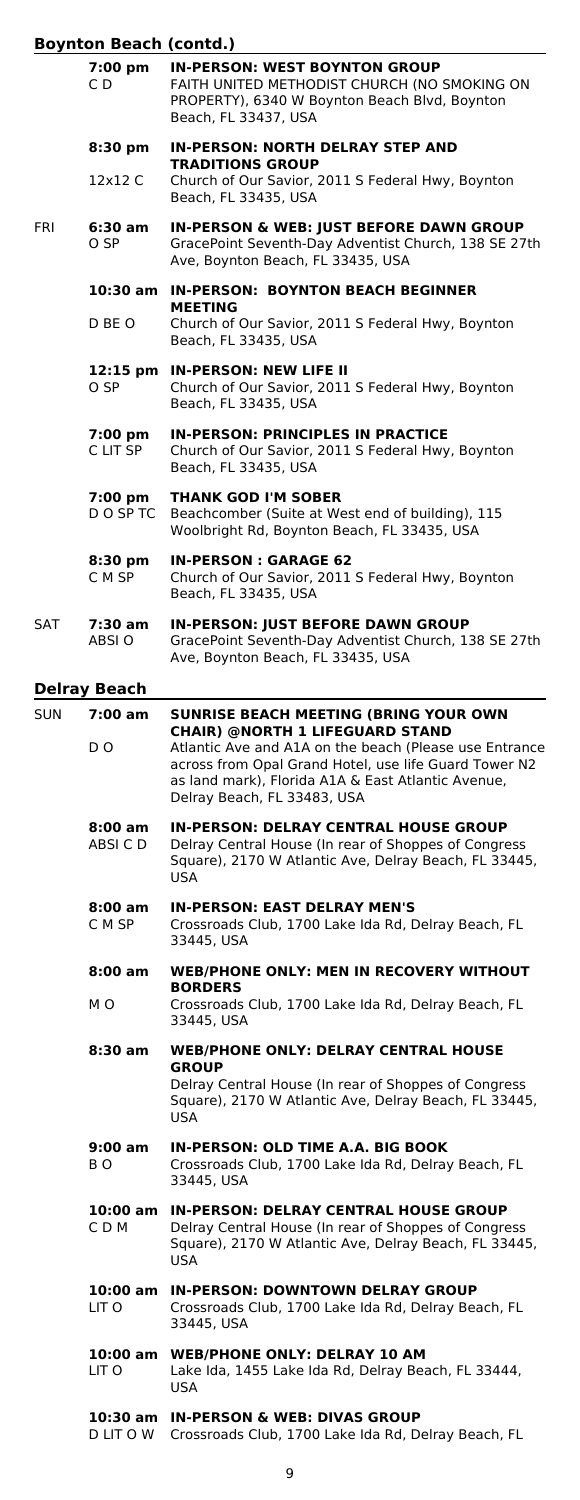33445, USA

|     | Noon                     | <b>WEB/PHONE ONLY: DELRAY CENTRAL HOUSE</b><br><b>GROUP</b>                                                                                                                 |
|-----|--------------------------|-----------------------------------------------------------------------------------------------------------------------------------------------------------------------------|
|     |                          | Delray Central House (In rear of Shoppes of Congress<br>Square), 2170 W Atlantic Ave, Delray Beach, FL 33445,<br>USA                                                        |
|     | 12:30 pm<br>LIT O        | <b>IN-PERSON: DELRAY CENTRAL HOUSE GROUP</b><br>Delray Central House (In rear of Shoppes of Congress<br>Square), 2170 W Atlantic Ave, Delray Beach, FL 33445,<br><b>USA</b> |
|     | $5:30$ pm                | <b>IN-PERSON &amp; WEB: DELRAY CENTRAL HOUSE</b><br><b>GROUP</b>                                                                                                            |
|     | C D SP                   | Delray Central House (In rear of Shoppes of Congress<br>Square), 2170 W Atlantic Ave, Delray Beach, FL 33445,<br>USA                                                        |
|     | 5:30 pm<br>DO.           | <b>IN-PERSON &amp; WEB: SERENITY HOUR GROUP</b><br>Crossroads Club, 1700 Lake Ida Rd, Delray Beach, FL<br>33445, USA                                                        |
|     | 5:30 pm<br>C D           | <b>IN-PERSON: DELRAY CENTRAL HOUSE GROUP</b><br>Delray Central House (In rear of Shoppes of Congress<br>Square), 2170 W Atlantic Ave, Delray Beach, FL 33445,<br><b>USA</b> |
|     | $6:00$ pm                | <b>IN-PERSON: DELRAY 11TH STEP MEDITATION</b><br><b>GROUP</b>                                                                                                               |
|     | CD                       | Church of the Palms, 1960 N Swinton Ave, Delray<br>Beach, FL 33444, USA                                                                                                     |
|     | 7:00 pm<br>LIT O         | <b>IN-PERSON: DELRAY CENTRAL HOUSE GROUP</b><br>Delray Central House (In rear of Shoppes of Congress<br>Square), 2170 W Atlantic Ave, Delray Beach, FL 33445,<br>USA        |
|     | 7:00 pm<br>D O           | <b>IN-PERSON: SOBRIETY IN THE WIND</b><br>Crossroads Club, 1700 Lake Ida Rd, Delray Beach, FL<br>33445, USA                                                                 |
|     | 7:00 pm<br>B O ST        | <b>WEB/PHONE ONLY: BIG BOOK STEP STUDY</b><br>Crossroads Club, 1700 Lake Ida Rd, Delray Beach, FL<br>33445, USA                                                             |
|     | 7:30 pm<br>D O SP        | <b>IN-PERSON &amp; WEB: WINE INTO WATER</b><br>Trinity Lutheran Church, 401 N Swinton Ave, Delray<br>Beach, FL 33444, USA                                                   |
|     | 7:30 pm<br>C D TC        | <b>WE AGNOSTICS</b><br>Crossroads Club, 1700 Lake Ida Rd, Delray Beach, FL<br>33445, USA                                                                                    |
|     | 8:30 pm<br>O SP          | <b>IN-PERSON: DELRAY CENTRAL HOUSE GROUP</b><br>Delray Central House (In rear of Shoppes of Congress<br>Square), 2170 W Atlantic Ave, Delray Beach, FL 33445,<br><b>USA</b> |
| MON | 7:00 am<br>D BE O        | <b>IN-PERSON &amp; WEB: ONE DAY AT A TIME GROUP</b><br>Crossroads Club, 1700 Lake Ida Rd, Delray Beach, FL<br>33445, USA                                                    |
|     | $7:00 \text{ am}$<br>D O | <b>IN-PERSON: MEN'S GROUP</b><br>Crossroads Club, 1700 Lake Ida Rd, Delray Beach, FL<br>33445, USA                                                                          |
|     | 7:00 am<br>12x12 O       | WEB/PHONE ONLY: ONE ZOOM AT A TIME (OZAT)<br>Crossroads Club, 1700 Lake Ida Rd, Delray Beach, FL<br>33445, USA                                                              |
|     | 8:30 am                  | <b>IN-PERSON &amp; WEB: DIVAS GROUP</b><br>LIT O SP W Crossroads Club, 1700 Lake Ida Rd, Delray Beach, FL<br>33445, USA                                                     |
|     | 8:30 am<br>ВC            | <b>IN-PERSON: DELRAY CENTRAL HOUSE GROUP</b><br>Delray Central House (In rear of Shoppes of Congress<br>Square), 2170 W Atlantic Ave, Delray Beach, FL 33445,<br>USA        |
|     | 8:30 am                  | <b>WEB/PHONE ONLY: DELRAY CENTRAL HOUSE</b>                                                                                                                                 |
|     |                          | <b>GROUP</b><br>Delray Central House (In rear of Shoppes of Congress<br>Square), 2170 W Atlantic Ave, Delray Beach, FL 33445,<br>USA                                        |

**10:00 am IN-PERSON : DOWNTOWN DELRAY GROUP**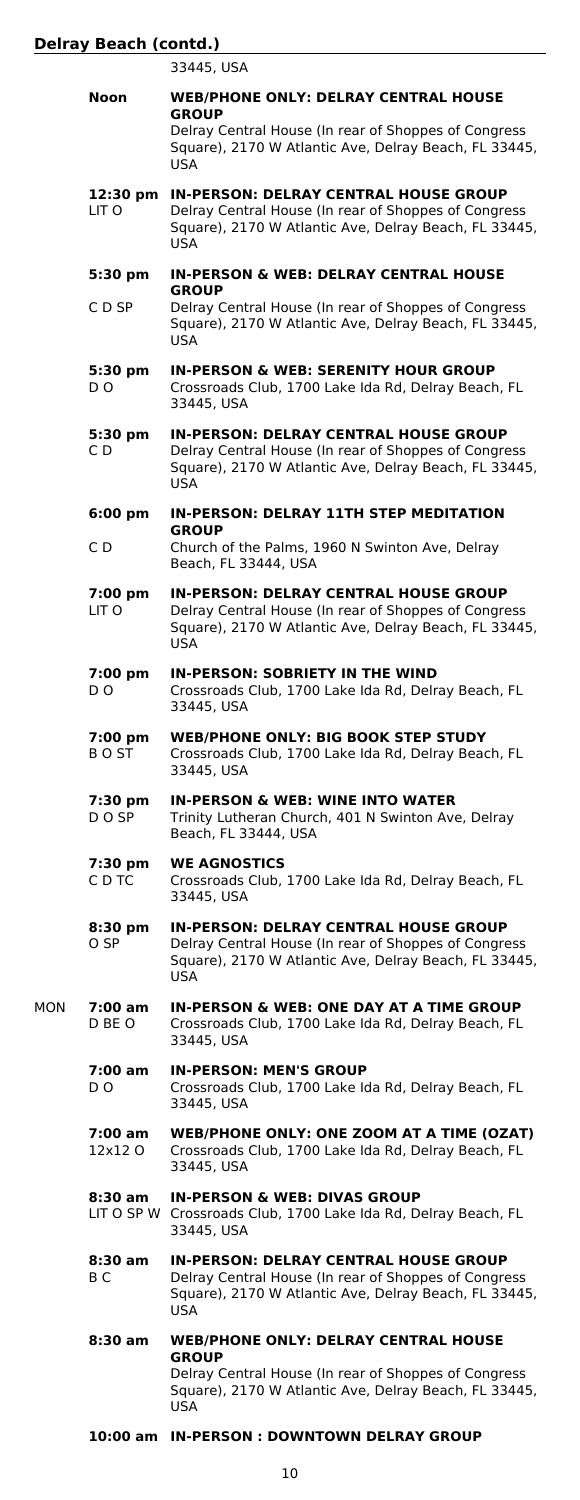| BE O                          | Crossroads Club, 1700 Lake Ida Rd, Delray Beach, FL<br>33445, USA                                                                                                                                                                                      |
|-------------------------------|--------------------------------------------------------------------------------------------------------------------------------------------------------------------------------------------------------------------------------------------------------|
| 10:00 am<br>LS O              | <b>WEB/PHONE ONLY: DELRAY 10 AM</b><br>Lake Ida, 1455 Lake Ida Rd, Delray Beach, FL 33444,<br>USA                                                                                                                                                      |
| Noon                          | <b>WEB/PHONE ONLY: DELRAY CENTRAL HOUSE</b><br><b>GROUP</b><br>Delray Central House (In rear of Shoppes of Congress<br>Square), 2170 W Atlantic Ave, Delray Beach, FL 33445,<br>USA                                                                    |
| $12:15 \text{ pm}$<br>12x12 C | <b>IN-PERSON: DELRAY CENTRAL HOUSE GROUP</b><br>Delray Central House (In rear of Shoppes of Congress<br>Square), 2170 W Atlantic Ave, Delray Beach, FL 33445,<br>USA                                                                                   |
| 12:30 pm<br>12x12 O           | <b>IN-PERSON: MIDDAY MIRACLES</b><br>Crossroads Club, 1700 Lake Ida Rd, Delray Beach, FL<br>33445, USA                                                                                                                                                 |
| 5:30 pm                       | <b>IN-PERSON &amp; WEB: DELRAY CENTRAL HOUSE</b>                                                                                                                                                                                                       |
| 12×12                         | <b>GROUP</b><br>Delray Central House (In rear of Shoppes of Congress<br>Square), 2170 W Atlantic Ave, Delray Beach, FL 33445,<br>USA                                                                                                                   |
| 5:30 pm<br>D O                | <b>IN-PERSON &amp; WEB: SERENITY HOUR GROUP</b><br>Crossroads Club, 1700 Lake Ida Rd, Delray Beach, FL<br>33445, USA                                                                                                                                   |
| 5:30 pm                       | <b>WEB/PHONE ONLY: MEN IN RECOVERY WITHOUT</b><br><b>BORDERS</b>                                                                                                                                                                                       |
| DR M O                        | Crossroads Club, 1700 Lake Ida Rd, Delray Beach, FL<br>33445, USA                                                                                                                                                                                      |
| 6:00 pm<br>O SP               | <b>IN-PERSON: LANGUAGE OF THE HEART</b><br>Unity Church (No smoking on property), 101 NW 22nd<br>St, Delray Beach, FL 33444, USA                                                                                                                       |
| 6:30 pm<br>B C                | <b>IN-PERSON &amp; WEB: FREEDOM FROM ALCOHOL</b><br>Church of the Palms, 1960 N Swinton Ave, Delray<br>Beach, FL 33444, USA                                                                                                                            |
| 7:00 pm<br>в о                | <b>IN-PERSON &amp; WEB: ONE PAGE AT A TIME</b><br>Atlantic Ave and A1A on the beach (Please use Entrance<br>across from Opal Grand Hotel, use life Guard Tower N2<br>as land mark), Florida A1A & East Atlantic Avenue,<br>Delray Beach, FL 33483, USA |
| 7:00 pm                       | <b>IN-PERSON: DELRAY CENTRAL HOUSE GROUP</b><br>12x12 BE O Delray Central House (In rear of Shoppes of Congress<br>Square), 2170 W Atlantic Ave, Delray Beach, FL 33445,<br><b>USA</b>                                                                 |
| 7:00 pm<br>D O                | IN-PERSON: DEPRESSION AND THE ALCOHOLIC<br>Crossroads Club, 1700 Lake Ida Rd, Delray Beach, FL<br>33445, USA                                                                                                                                           |
| 7:00 pm                       | IN-PERSON: EXPERIENCE, STRENGTH & HOPE                                                                                                                                                                                                                 |
|                               | (LGBT)<br>CD GLLGBCCONSFoads Club, 1700 Lake Ida Rd, Delray Beach, FL<br>33445, USA                                                                                                                                                                    |
| 7:00 pm                       | <b>MOVED TO WEB/PHONE: WOMEN'S BIG BOOK</b><br>STEP STUDY (1.5 HRS)                                                                                                                                                                                    |
|                               | 12x12 B C WFirst Baptist Church, 16333 S Military Trail, Delray<br>Beach, FL 33484, USA                                                                                                                                                                |
| 7:00 pm<br>O W                | <b>WEB/PHONE ONLY: DIVAS GROUP (WOMEN)</b>                                                                                                                                                                                                             |
|                               | Crossroads Club, 1700 Lake Ida Rd, Delray Beach, FL<br>33445, USA                                                                                                                                                                                      |
| 7:30 pm<br>C D M              | IN-PERSON: FIVE TIME LOSERS' GROUP<br>Cason Methodist Church, 342 N Swinton Ave, Delray<br>Beach, FL 33444, USA                                                                                                                                        |
| 7:30 pm                       | <b>IN-PERSON: HALF MEASURES</b><br>C LIT M SP STakeview Baptist Church, 2599 N Swinton Ave, Delray<br>Beach, FL 33444, USA                                                                                                                             |
| $8:00$ pm<br>O SP TC          | <b>DELRAY SPEAKERS</b><br>St. Matthews Epsicopal Church, 404 SW 3rd St, Delray<br>Beach, FL 33444, USA                                                                                                                                                 |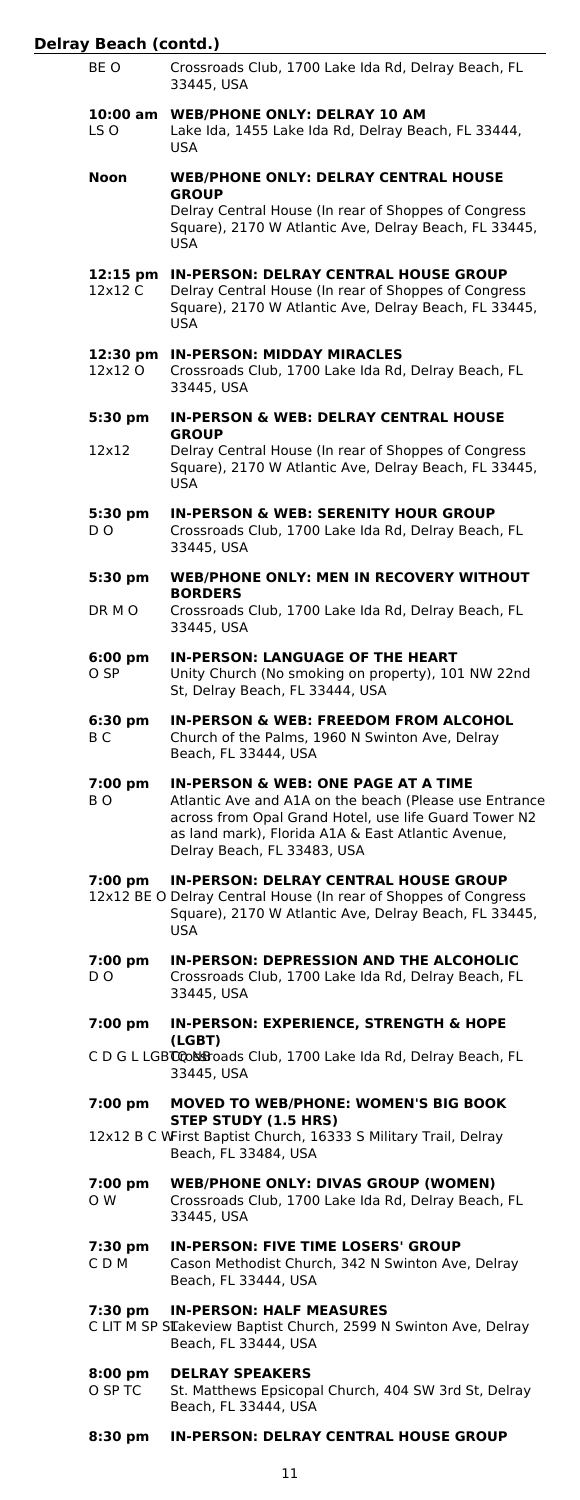|     | ВO                 | Delray Central House (In rear of Shoppes of Congress<br>Square), 2170 W Atlantic Ave, Delray Beach, FL 33445,<br>USA                                                        |
|-----|--------------------|-----------------------------------------------------------------------------------------------------------------------------------------------------------------------------|
|     | 8:30 pm<br>O W     | <b>IN-PERSON: DIVAS AT NIGHT</b><br>Crossroads Club, 1700 Lake Ida Rd, Delray Beach, FL<br>33445, USA                                                                       |
| TUE | 7:00 am<br>BE O SP | <b>HIGHER POWER BREAKFAST CLUB</b><br>Crossroads Club, 1700 Lake Ida Rd, Delray Beach, FL<br>33445, USA                                                                     |
|     | 7:00 am<br>B O ONL | ONE DAY AT A TIME GROUP<br>Crossroads Club, 1700 Lake Ida Rd, Delray Beach, FL<br>33445, USA                                                                                |
|     | 7:00 am<br>B O ONL | ONE ZOOM AT A TIME (OZAT)<br>Online-Delray Beach, Delray Beach, FL, USA                                                                                                     |
|     | 8:30 am<br>12x12 C | <b>DELRAY CENTRAL HOUSE GROUP</b><br>Delray Central House (In rear of Shoppes of Congress<br>Square), 2170 W Atlantic Ave, Delray Beach, FL 33445,<br><b>USA</b>            |
|     | 8:30 am<br>ONL.    | <b>DELRAY CENTRAL HOUSE GROUP</b><br>Online-Delray Beach, Delray Beach, FL, USA                                                                                             |
|     | 8:30 am<br>O W ONL | <b>DIVAS GROUP</b><br>Crossroads Club, 1700 Lake Ida Rd, Delray Beach, FL<br>33445, USA                                                                                     |
|     |                    | 10:00 am DELRAY 10 AM<br>ABSI O ONL Online-Delray Beach, Delray Beach, FL, USA                                                                                              |
|     |                    | 10:00 am IN-PERSON: DOWNTOWN DELRAY GROUP<br>ABSI O ONL Crossroads Club, 1700 Lake Ida Rd, Delray Beach, FL<br>33445, USA                                                   |
|     | C D TC W           | 10:00 am JOY OF LIVING<br>St. Paul's Episcopal Church, 188 S Swinton Ave #3698,<br>Delray Beach, FL 33444, USA                                                              |
|     | Noon<br>ONL.       | <b>DELRAY CENTRAL HOUSE GROUP</b><br>Online-Delray Beach, Delray Beach, FL, USA                                                                                             |
|     | DO.                | 12:15 pm DELRAY CENTRAL HOUSE GROUP<br>Delray Central House (In rear of Shoppes of Congress<br>Square), 2170 W Atlantic Ave, Delray Beach, FL 33445,<br><b>USA</b>          |
|     | BE O               | 12:30 pm MIDDAY MIRACLES<br>Crossroads Club, 1700 Lake Ida Rd, Delray Beach, FL<br>33445, USA                                                                               |
|     | 5:30 pm<br>DO.     | <b>IN-PERSON &amp; WEB: SERENITY HOUR GROUP</b><br>Crossroads Club, 1700 Lake Ida Rd, Delray Beach, FL<br>33445, USA                                                        |
|     | 5:30 pm<br>12x12 C | <b>IN-PERSON: DELRAY CENTRAL HOUSE GROUP</b><br>Delray Central House (In rear of Shoppes of Congress<br>Square), 2170 W Atlantic Ave, Delray Beach, FL 33445,<br><b>USA</b> |
|     | 5:30 pm<br>C M SP  | <b>IN-PERSON: EAST DELRAY MENS</b><br>Crossroads Club, 1700 Lake Ida Rd, Delray Beach, FL<br>33445, USA                                                                     |
|     | 5:30 pm            | <b>WEB/PHONE ONLY: DELRAY CENTRAL HOUSE</b><br><b>GROUP</b>                                                                                                                 |
|     |                    | Delray Central House (In rear of Shoppes of Congress<br>Square), 2170 W Atlantic Ave, Delray Beach, FL 33445,<br><b>USA</b>                                                 |
|     | 5:30 pm            | <b>WEB/PHONE ONLY: MEN IN RECOVERY WITHOUT</b><br><b>BORDERS</b>                                                                                                            |
|     | мo                 | Crossroads Club, 1700 Lake Ida Rd, Delray Beach, FL<br>33445, USA                                                                                                           |
|     | 6:30 pm<br>C W     | <b>IN-PERSON: DAILY GRACE WOMEN'S GROUP</b><br>Church of the Palms, 1960 N Swinton Ave, Delray<br>Beach, FL 33444, USA                                                      |
|     | 7:00 pm<br>B BE O  | <b>IN-PERSON: DELRAY CENTRAL HOUSE GROUP</b><br>Delray Central House (In rear of Shoppes of Congress<br>Square), 2170 W Atlantic Ave, Delray Beach, FL 33445,<br><b>USA</b> |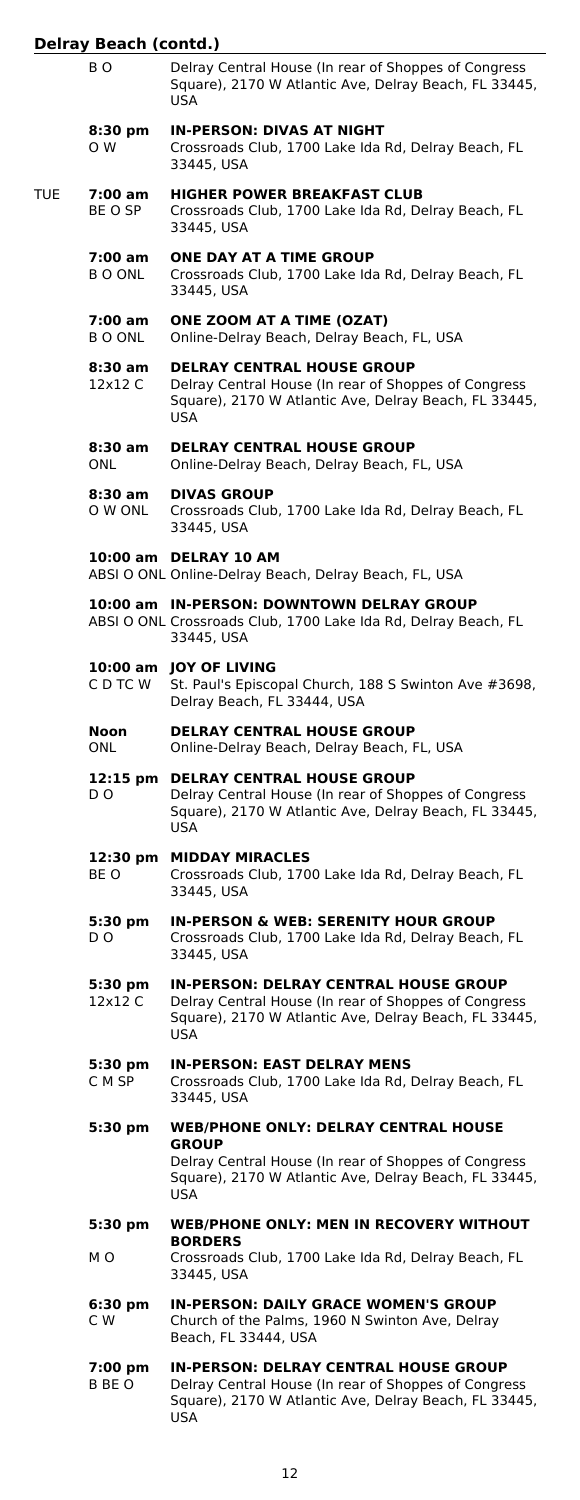$WED$ 

| 7:00 pm                              | <b>IN-PERSON: FREEDOM BOUND</b><br>12x12 D O Lakeview Baptist Church, 2599 N Swinton Ave, Delray<br>Beach, FL 33444, USA                                                    |
|--------------------------------------|-----------------------------------------------------------------------------------------------------------------------------------------------------------------------------|
| 7:30 pm<br>D <sub>O</sub>            | IN-PERSON: WESTSIDE GROUP OF DELRAY BEACH<br>(FORMAT VARIES)<br>Church of the Palms, 1960 N Swinton Ave, Delray                                                             |
|                                      | Beach, FL 33444, USA                                                                                                                                                        |
| $8:30$ pm<br>D O SP                  | <b>IN-PERSON: DELRAY CENTRAL HOUSE GROUP</b><br>Delray Central House (In rear of Shoppes of Congress<br>Square), 2170 W Atlantic Ave, Delray Beach, FL 33445,<br><b>USA</b> |
| $8:30$ pm                            | <b>IN-PERSON: FROM STEERAGE TO CAPTAIN'S</b>                                                                                                                                |
| C M                                  | <b>TABLE</b><br>Crossroads Club, 1700 Lake Ida Rd, Delray Beach, FL<br>33445, USA                                                                                           |
| 7:00 am                              | 7AM 12&12<br>12x12 C TC Crossroads Club, 1700 Lake Ida Rd, Delray Beach, FL<br>33445, USA                                                                                   |
| 7:00 am<br>D O                       | <b>IN-PERSON &amp; WEB: ONE DAY AT A TIME GROUP</b><br>Crossroads Club, 1700 Lake Ida Rd, Delray Beach, FL<br>33445, USA                                                    |
| 7:00 am<br>D O                       | <b>IN-PERSON: MEN'S GROUP</b><br>Crossroads Club, 1700 Lake Ida Rd, Delray Beach, FL<br>33445, USA                                                                          |
| 7:00 am<br>DO.                       | <b>WEB/PHONE ONLY: ONE ZOOM AT A TIME (OZAT)</b><br>Crossroads Club, 1700 Lake Ida Rd, Delray Beach, FL<br>33445, USA                                                       |
| 8:30 am<br>B O W                     | <b>IN-PERSON &amp; WEB: DIVAS GROUP</b><br>Crossroads Club, 1700 Lake Ida Rd, Delray Beach, FL<br>33445, USA                                                                |
| 8:30 am<br>LIT O                     | <b>IN-PERSON: DELRAY CENTRAL HOUSE GROUP</b><br>Delray Central House (In rear of Shoppes of Congress<br>Square), 2170 W Atlantic Ave, Delray Beach, FL 33445,<br><b>USA</b> |
| 8:30 am                              | <b>WEB/PHONE ONLY: DELRAY CENTRAL HOUSE</b>                                                                                                                                 |
|                                      |                                                                                                                                                                             |
|                                      | <b>GROUP</b><br>Delray Central House (In rear of Shoppes of Congress<br>Square), 2170 W Atlantic Ave, Delray Beach, FL 33445,<br><b>USA</b>                                 |
| 10:00 am<br>B O                      | <b>IN-PERSON: DOWNTOWN DELRAY GROUP</b><br>Crossroads Club, 1700 Lake Ida Rd, Delray Beach, FL<br>33445, USA                                                                |
| BO.                                  | 10:00 am WEB/PHONE ONLY: DELRAY 10 AM<br>Lake Ida, 1455 Lake Ida Rd, Delray Beach, FL 33444,<br>USA                                                                         |
| Noon                                 | <b>WEB/PHONE ONLY: DELRAY CENTRAL HOUSE</b>                                                                                                                                 |
|                                      | <b>GROUP</b><br>Delray Central House (In rear of Shoppes of Congress<br>Square), 2170 W Atlantic Ave, Delray Beach, FL 33445,<br><b>USA</b>                                 |
| $12:15 \text{ pm}$<br>B <sub>C</sub> | <b>IN-PERSON: DELRAY CENTRAL HOUSE GROUP</b><br>Delray Central House (In rear of Shoppes of Congress<br>Square), 2170 W Atlantic Ave, Delray Beach, FL 33445,<br><b>USA</b> |
| 12:30 pm<br>BO.                      | <b>IN-PERSON: MIDDAY MIRACLES</b><br>Crossroads Club, 1700 Lake Ida Rd, Delray Beach, FL<br>33445, USA                                                                      |
| 5:30 pm<br>DO.                       | <b>IN-PERSON &amp; WEB: SERENITY HOUR GROUP</b><br>Crossroads Club, 1700 Lake Ida Rd, Delray Beach, FL<br>33445, USA                                                        |
| 5:30 pm<br>DO SP                     | <b>IN-PERSON: DELRAY CENTRAL HOUSE GROUP</b><br>Delray Central House (In rear of Shoppes of Congress<br>Square), 2170 W Atlantic Ave, Delray Beach, FL 33445,<br><b>USA</b> |
| 5:30 pm<br>DOW                       | <b>IN-PERSON: SECOND CHANCE WOMEN'S GROUP</b><br>Crossroads Club, 1700 Lake Ida Rd, Delray Beach, FL<br>33445, USA                                                          |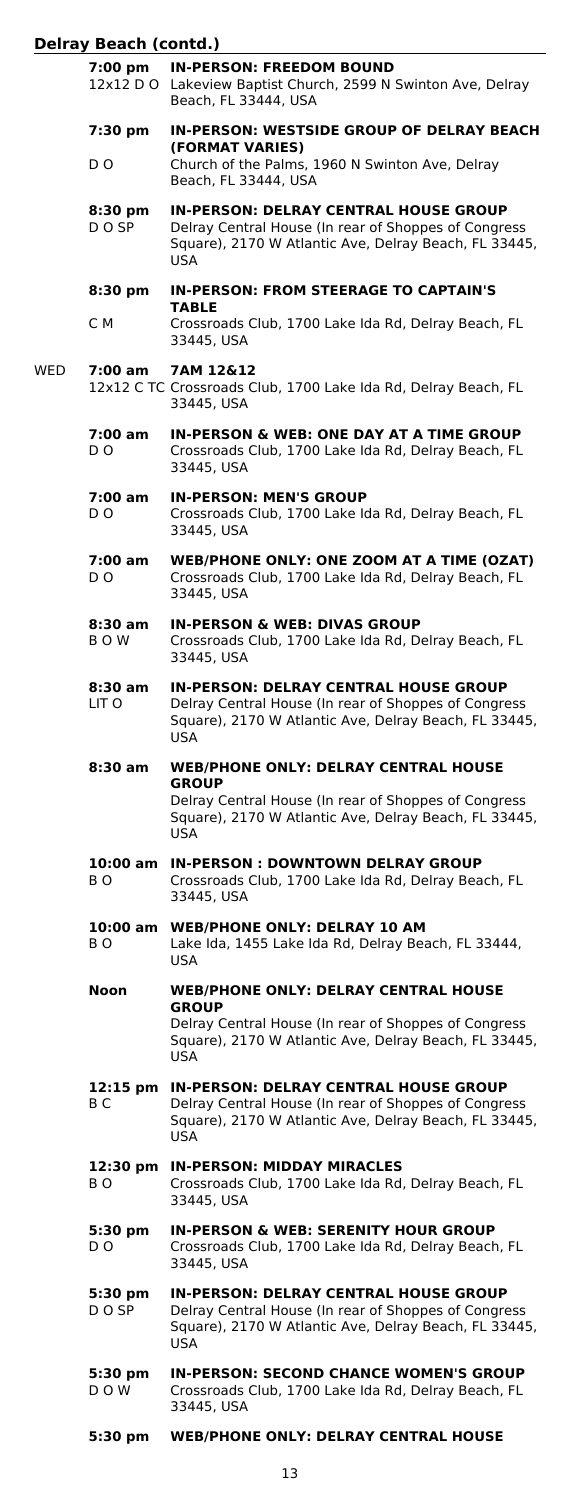**GROUP** Delray Central House (In rear of Shoppes of Congress Square), 2170 W Atlantic Ave, Delray Beach, FL 33445, USA **5:30 pm WEB/PHONE ONLY: MEN IN RECOVERY WITHOUT BORDERS** M BE O Crossroads Club, 1700 Lake Ida Rd, Delray Beach, FL 33445, USA **7:00 pm IN-PERSON: THE SOLUTION GROUP** B C SP Crossroads Club, 1700 Lake Ida Rd, Delray Beach, FL 33445, USA **7:00 pm IN-PERSON:QUEEN & SOBER (GAY & LESBIAN)** C D Unity Church (No smoking on property), 101 NW 22nd St, Delray Beach, FL 33444, USA **7:00 pm WEB/PHONE ONLY: DIVAS GROUP (WOMEN)** O W Crossroads Club, 1700 Lake Ida Rd, Delray Beach, FL 33445, USA **7:15 pm IN-PERSON: THE HOUR OF POWER** Church of the Palms, 1960 N Swinton Ave, Delray Beach, FL 33444, USA **8:00 pm IN-PERSON: BOYNTON BEACH MEN'S** C D M Cason Methodist Church, 342 N Swinton Ave, Delray Beach, FL 33444, USA **8:00 pm NEW BEGINNING**<br>D SP TC W Wayside House, 37 Wayside House, 378 NE 6th Ave, Delray Beach, FL 33483, USA **8:30 pm IN-PERSON: DELRAY CENTRAL HOUSE GROUP** Delray Central House (In rear of Shoppes of Congress Square), 2170 W Atlantic Ave, Delray Beach, FL 33445, USA **8:30 pm IN-PERSON: FINDING FAITH (WOMEN)** Church of the Palms, 1960 N Swinton Ave, Delray Beach, FL 33444, USA **8:30 pm IN-PERSON: MEN'S SPIRITUAL SOBRIETY** LIT M O Crossroads Club, 1700 Lake Ida Rd, Delray Beach, FL 33445, USA THU **7:00 am IN-PERSON & WEB: ONE DAY AT A TIME GROUP** Crossroads Club, 1700 Lake Ida Rd, Delray Beach, FL 33445, USA **7:00 am WEB/PHONE ONLY: ONE ZOOM AT A TIME (OZAT)** DR O Crossroads Club, 1700 Lake Ida Rd, Delray Beach, FL 33445, USA **8:30 am IN-PERSON & WEB: DIVAS GROUP** D O W Crossroads Club, 1700 Lake Ida Rd, Delray Beach, FL 33445, USA **8:30 am IN-PERSON: DELRAY CENTRAL HOUSE GROUP** Delray Central House (In rear of Shoppes of Congress Square), 2170 W Atlantic Ave, Delray Beach, FL 33445, USA **8:30 am WEB/PHONE ONLY: DELRAY CENTRAL HOUSE GROUP**

Delray Central House (In rear of Shoppes of Congress Square), 2170 W Atlantic Ave, Delray Beach, FL 33445, USA

**10:00 am IN-PERSON: DOWNTOWN DELRAY GROUP**

Crossroads Club, 1700 Lake Ida Rd, Delray Beach, FL 33445, USA

- **10:00 am WEB/PHONE ONLY: DELRAY 10 AM** Lake Ida, 1455 Lake Ida Rd, Delray Beach, FL 33444, USA
- **Noon WEB/PHONE ONLY: DELRAY CENTRAL HOUSE GROUP** Delray Central House (In rear of Shoppes of Congress Square), 2170 W Atlantic Ave, Delray Beach, FL 33445, USA
- **12:15 pm IN-PERSON: DELRAY CENTRAL HOUSE GROUP** C D LIT Delray Central House (In rear of Shoppes of Congress Square), 2170 W Atlantic Ave, Delray Beach, FL 33445,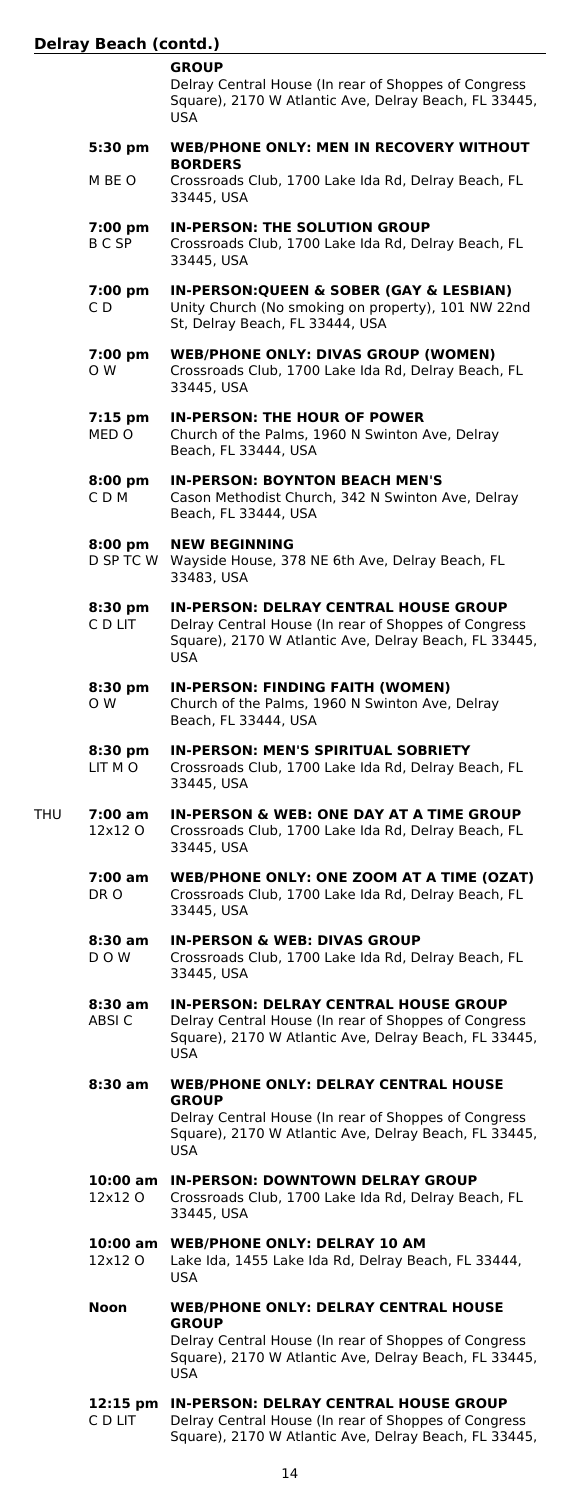USA

|     | 0                     | 12:30 pm IN-PERSON: MIDDAY MIRACLES<br>Crossroads Club, 1700 Lake Ida Rd, Delray Beach, FL<br>33445, USA                                                                                       |
|-----|-----------------------|------------------------------------------------------------------------------------------------------------------------------------------------------------------------------------------------|
|     | 5:30 pm<br>D O        | <b>IN-PERSON &amp; WEB: SERENITY HOUR GROUP</b><br>Crossroads Club, 1700 Lake Ida Rd, Delray Beach, FL<br>33445, USA                                                                           |
|     | 5:30 pm<br>C D LIT    | <b>IN-PERSON: DELRAY CENTRAL HOUSE GROUP</b><br>Delray Central House (In rear of Shoppes of Congress<br>Square), 2170 W Atlantic Ave, Delray Beach, FL 33445,<br><b>USA</b>                    |
|     | 5:30 pm<br>BСМ        | <b>IN-PERSON: MEN WITH SOLUTIONS</b><br>Crossroads Club, 1700 Lake Ida Rd, Delray Beach, FL<br>33445, USA                                                                                      |
|     | 5:30 pm               | <b>WEB/PHONE ONLY: DELRAY CENTRAL HOUSE</b><br><b>GROUP</b><br>Delray Central House (In rear of Shoppes of Congress<br>Square), 2170 W Atlantic Ave, Delray Beach, FL 33445,<br>USA            |
|     | 5:30 pm<br>M O ST     | <b>WEB/PHONE ONLY: MEN IN RECOVERY WITHOUT</b><br><b>BORDERS</b><br>Crossroads Club, 1700 Lake Ida Rd, Delray Beach, FL<br>33445, USA                                                          |
|     | 6:30 pm<br>C D        | <b>IN-PERSON: WELCOME HOME IN DELRAY</b><br>Emmanuel Catholic Church, 15700 S Military Trail,<br>Delray Beach, FL 33445, USA                                                                   |
|     | 7:00 pm<br>BOW        | IN-PERSON: CARRY THE MESSAGE (WOMEN)<br>Church of the Palms, 1960 N Swinton Ave, Delray<br>Beach, FL 33444, USA                                                                                |
|     | 7:00 pm<br>B BE O     | <b>IN-PERSON: DELRAY CENTRAL HOUSE GROUP</b><br>Delray Central House (In rear of Shoppes of Congress<br>Square), 2170 W Atlantic Ave, Delray Beach, FL 33445,<br><b>USA</b>                    |
|     | 7:00 pm<br>0          | IN-PERSON: FREEDOM BOUND WOMEN'S GROUP<br>Lakeview Baptist Church, 2599 N Swinton Ave, Delray<br>Beach, FL 33444, USA                                                                          |
|     | 7:00 pm<br>D LIT O    | <b>IN-PERSON: MILK &amp; WHISKEY</b><br>Tara Farms (OUTSIDE MEETING/ WEATHER PERMITTING<br><b>BRING YOUR OWN CHAIR</b><br>PARK IN OPEN FIELD), 5135 Conklin Dr, Delray Beach,<br>FL 33484, USA |
|     | 7:00 pm<br>D O        | <b>IN-PERSON: SOBRIETY IN THE WIND</b><br>Crossroads Club, 1700 Lake Ida Rd, Delray Beach, FL<br>33445, USA                                                                                    |
|     | 7:00 pm<br>B O ST     | MOVED TO WEB/PHONE: BIG BOOK STEP STUDY<br>Crossroads Club, 1700 Lake Ida Rd, Delray Beach, FL<br>33445, USA                                                                                   |
|     | 7:30 pm<br>D O        | IN-PERSON: WESTSIDE GROUP OF DELRAY BEACH<br>(FORMAT VARIES)<br>Church of the Palms, 1960 N Swinton Ave, Delray<br>Beach, FL 33444, USA                                                        |
|     | $8:00$ pm<br>D O      | <b>IN-PERSON: OPEN YOUR HEART</b><br>First Baptist Church, 16333 S Military Trail, Delray<br>Beach, FL 33484, USA                                                                              |
|     | $8:00$ pm<br>O SP     | <b>IN-PERSON:DELRAY SPEAKERS</b><br>Church of the Palms, 1960 N Swinton Ave, Delray<br>Beach, FL 33444, USA                                                                                    |
|     | $8:30$ pm<br>D M O SP | IN-PERSON: DELRAY CENTRAL HOUSE GROUP<br>Delray Central House (In rear of Shoppes of Congress<br>Square), 2170 W Atlantic Ave, Delray Beach, FL 33445,<br><b>USA</b>                           |
| FRI | Midnight<br>D O SP    | <b>IN-PERSON: DELRAY CENTRAL HOUSE GROUP</b><br>Delray Central House (In rear of Shoppes of Congress<br>Square), 2170 W Atlantic Ave, Delray Beach, FL 33445,<br><b>USA</b>                    |
|     | 7:00 am<br>O SP       | <b>IN-PERSON &amp; WEB: ONE DAY AT A TIME GROUP</b><br>Crossroads Club, 1700 Lake Ida Rd, Delray Beach, FL                                                                                     |

33445, USA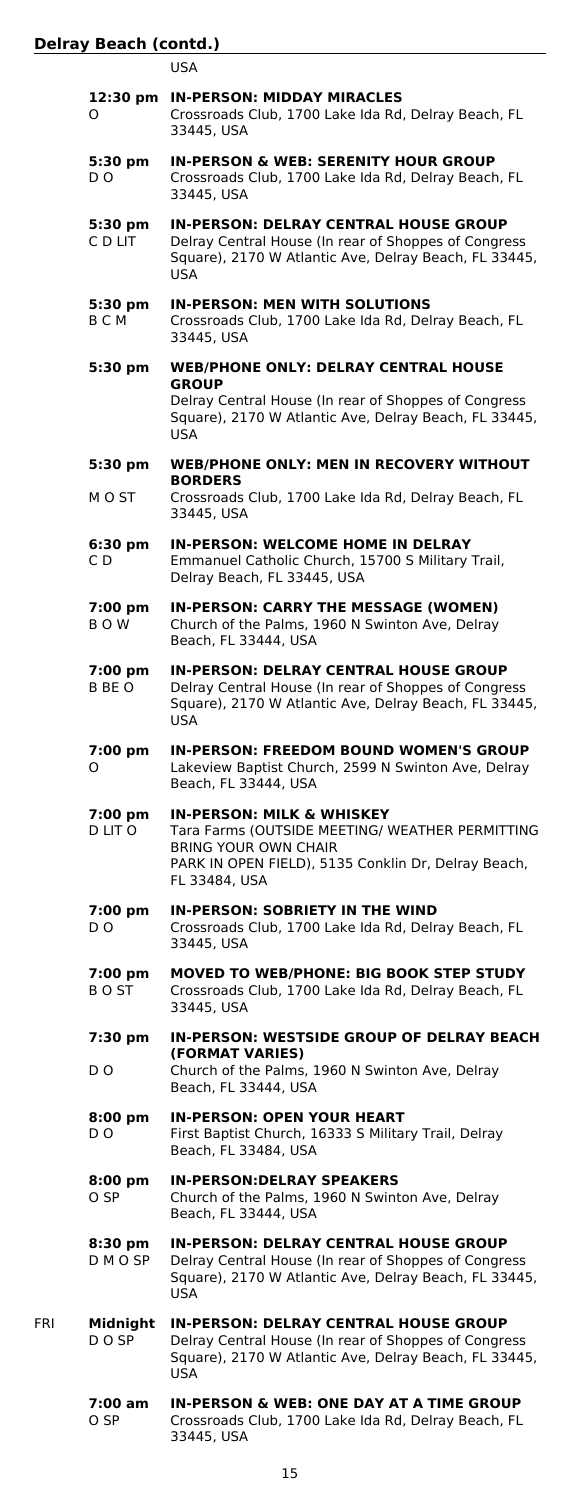| 7:00 am                   | <b>WEB/PHONE ONLY: ONE ZOOM AT A TIME (OZAAT)</b><br>ABSI B DR OCrossroads Club, 1700 Lake Ida Rd, Delray Beach, FL<br>33445, USA                                                                                                     |
|---------------------------|---------------------------------------------------------------------------------------------------------------------------------------------------------------------------------------------------------------------------------------|
| 8:30 am                   | <b>IN-PERSON &amp; WEB: DIVAS GROUP</b><br>12x12 O W Crossroads Club, 1700 Lake Ida Rd, Delray Beach, FL<br>33445, USA                                                                                                                |
| 8:30 am<br>O              | <b>IN-PERSON: DELRAY CENTRAL HOUSE GROUP</b><br>Delray Central House (In rear of Shoppes of Congress<br>Square), 2170 W Atlantic Ave, Delray Beach, FL 33445,<br><b>USA</b>                                                           |
| 8:30 am                   | <b>WEB/PHONE ONLY: DELRAY CENTRAL HOUSE</b>                                                                                                                                                                                           |
|                           | <b>GROUP</b><br>Delray Central House (In rear of Shoppes of Congress<br>Square), 2170 W Atlantic Ave, Delray Beach, FL 33445,<br><b>USA</b>                                                                                           |
| 10:00 am<br>LIT O         | <b>IN-PERSON: DOWNTOWN DELRAY GROUP</b><br>Crossroads Club, 1700 Lake Ida Rd, Delray Beach, FL<br>33445, USA                                                                                                                          |
| LIT O                     | 10:00 am WEB/PHONE ONLY: DELRAY 10 AM<br>Lake Ida, 1455 Lake Ida Rd, Delray Beach, FL 33444,<br>USA.                                                                                                                                  |
| 10:30 am<br>C             | <b>IN-PERSON: SOBER SENIORS</b><br>Delray Senior Activity Center, 4765 W Atlantic Ave,<br>Delray Beach, FL 33445, USA                                                                                                                 |
| Noon<br>C D M TC          | <b>THE BEACH BOYS</b><br>St. Lucy Church, 3510 S Ocean Blvd, Highland Beach,<br>FL 33487, USA                                                                                                                                         |
| Noon                      | <b>WEB/PHONE ONLY: DELRAY CENTRAL HOUSE</b>                                                                                                                                                                                           |
|                           | <b>GROUP</b><br>Delray Central House (In rear of Shoppes of Congress<br>Square), 2170 W Atlantic Ave, Delray Beach, FL 33445,<br>USA                                                                                                  |
| 12:15 pm<br>ABSI O        | <b>IN-PERSON: DELRAY CENTRAL HOUSE GROUP</b><br>Delray Central House (In rear of Shoppes of Congress<br>Square), 2170 W Atlantic Ave, Delray Beach, FL 33445,<br><b>USA</b>                                                           |
| 12:30 pm<br>O SP          | <b>IN-PERSON: MIDDAY MIRACLES</b><br>Crossroads Club, 1700 Lake Ida Rd, Delray Beach, FL<br>33445, USA                                                                                                                                |
| 5:30 pm                   | AA HEARING LOSS (SIGN LANGUAGE)<br>ABSI O ASL TOOSSroads Club, 1700 Lake Ida Rd, Delray Beach, FL<br>33445, USA                                                                                                                       |
| 5:30 pm<br>D O            | <b>IN-PERSON &amp; WEB: SERENITY HOUR GROUP</b><br>Crossroads Club, 1700 Lake Ida Rd, Delray Beach, FL<br>33445, USA                                                                                                                  |
| 5:30 pm<br>D LIT O        | <b>IN-PERSON: TGIF</b><br>Crossroads Club, 1700 Lake Ida Rd, Delray Beach, FL<br>33445, USA                                                                                                                                           |
| 5:30 pm<br>C LIT          | <b>IN-PERSON: DELRAY CENTRAL HOUSE GROUP</b><br>Delray Central House (In rear of Shoppes of Congress<br>Square), 2170 W Atlantic Ave, Delray Beach, FL 33445,<br><b>USA</b>                                                           |
| 5:30 pm                   | <b>WEB/PHONE ONLY: DELRAY CENTRAL HOUSE</b>                                                                                                                                                                                           |
|                           | <b>GROUP</b><br>Delray Central House (In rear of Shoppes of Congress<br>Square), 2170 W Atlantic Ave, Delray Beach, FL 33445,<br><b>USA</b>                                                                                           |
| 5:30 pm                   | <b>WEB/PHONE ONLY: MEN IN RECOVERY WITHOUT</b>                                                                                                                                                                                        |
| M O                       | <b>BORDERS</b><br>Crossroads Club, 1700 Lake Ida Rd, Delray Beach, FL<br>33445, USA                                                                                                                                                   |
| $6:00 \text{ pm}$<br>O SP | <b>IN-PERSON : BEACH BUMS</b><br>Atlantic Ave and A1A on the beach (Please use Entrance<br>across from Opal Grand Hotel, use life Guard Tower N2<br>as land mark), Florida A1A & East Atlantic Avenue,<br>Delray Beach, FL 33483, USA |
| 7:00 pm<br>BE O SP        | <b>IN-PERSON: DELRAY CENTRAL HOUSE GROUP</b><br>Delray Central House (In rear of Shoppes of Congress<br>Square), 2170 W Atlantic Ave, Delray Beach, FL 33445,                                                                         |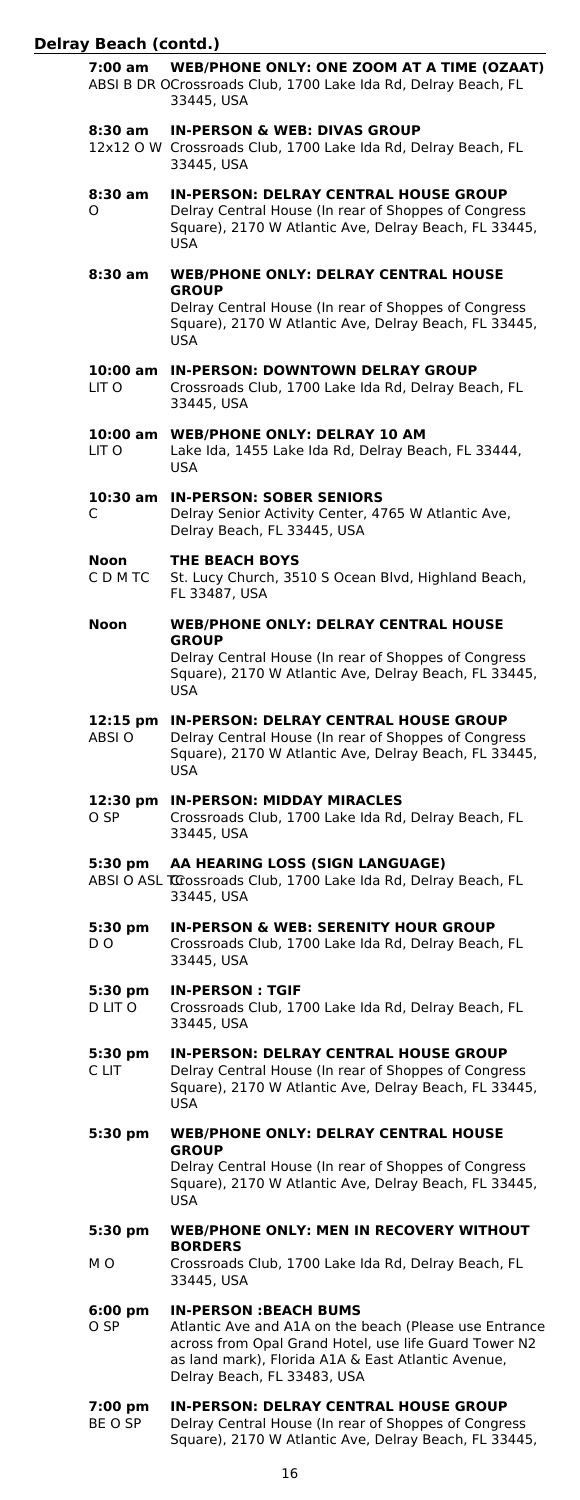| . .<br>w<br>۰.<br>٠ |
|---------------------|
|---------------------|

|     | 7:00 pm<br>D O             | IN-PERSON: DEPRESSION AND THE ALCOHOLIC<br>Crossroads Club, 1700 Lake Ida Rd, Delray Beach, FL<br>33445, USA                                                                                         |
|-----|----------------------------|------------------------------------------------------------------------------------------------------------------------------------------------------------------------------------------------------|
|     | 7:00 pm<br>LGBTQ O         | <b>MOVED TO WEB: ACCEPTANCE IS THE ANSWER</b><br>(ALL ARE WELCOME, NOT JUST LGBTQ)<br>Lake Ida, 1455 Lake Ida Rd, Delray Beach, FL 33444,                                                            |
|     | 7:00 pm<br>O W             | USA<br><b>WEB/PHONE ONLY: DIVAS GROUP (WOMEN)</b><br>Crossroads Club, 1700 Lake Ida Rd, Delray Beach, FL                                                                                             |
|     |                            | 33445, USA                                                                                                                                                                                           |
|     | 7:00 pm<br>C D SP TC       | YOUNG PEOPLE WITH A SOLUTION<br>Delray Community Center, 50 NW 1st Ave, Delray<br>Beach, FL 33444, USA                                                                                               |
|     | $8:00 \text{ pm}$<br>LIT O | <b>WEB/PHONE ONLY: FRIDAY NIGHT SPECIAL</b><br>Lakeview Baptist Church, 2599 N Swinton Ave, Delray<br>Beach, FL 33444, USA                                                                           |
|     | 8:30 pm<br>12x12 O         | <b>IN-PERSON: DELRAY CENTRAL HOUSE GROUP</b><br>Delray Central House (In rear of Shoppes of Congress<br>Square), 2170 W Atlantic Ave, Delray Beach, FL 33445,<br><b>USA</b>                          |
|     | 8:30 pm<br>ВСМ             | <b>IN-PERSON: MEN'S SPIRITUAL BIG BOOK</b><br>Crossroads Club, 1700 Lake Ida Rd, Delray Beach, FL<br>33445, USA                                                                                      |
|     | 8:30 pm                    | <b>RENAISSANCE GROUP (FRENCH) MEETS</b><br><b>NOVEMBER THRU APRIL ONLY</b>                                                                                                                           |
|     | C D FR TC                  | Crossroads Club, 1700 Lake Ida Rd, Delray Beach, FL<br>33445, USA                                                                                                                                    |
| SAT | 7:00 am                    | IN PERSON: SUNRISE BEACH MEETING (BRING<br>YOUR OWN CHAIR) @NORTH 1 LIFEGUARD STAND                                                                                                                  |
|     | D <sub>O</sub>             | Atlantic Ave and A1A on the beach (Please use Entrance<br>across from Opal Grand Hotel, use life Guard Tower N2<br>as land mark), Florida A1A & East Atlantic Avenue,<br>Delray Beach, FL 33483, USA |
|     | 7:00 am<br>ABSI O          | <b>IN-PERSON: ONE DAY AT A TIME GROUP</b><br>Crossroads Club, 1700 Lake Ida Rd, Delray Beach, FL<br>33445, USA                                                                                       |
|     | 7:00 am                    | <b>WEB/PHONE ONLY: MEN IN RECOVERY WITHOUT</b><br><b>BORDERS</b>                                                                                                                                     |
|     | ABSI M O                   | Crossroads Club, 1700 Lake Ida Rd, Delray Beach, FL<br>33445, USA                                                                                                                                    |
|     | 8:00 am<br>D O             | <b>IN-PERSON: DELRAY CENTRAL HOUSE GROUP</b><br>Delray Central House (In rear of Shoppes of Congress<br>Square), 2170 W Atlantic Ave, Delray Beach, FL 33445,<br>USA                                 |
|     | 8:15 am<br>ABSI O          | <b>IN-PERSON: SENIORS IN SOBRIETY</b><br>Crossroads Club, 1700 Lake Ida Rd, Delray Beach, FL<br>33445, USA                                                                                           |
|     | 8:30 am<br>D O W           | <b>IN-PERSON &amp; WEB: DIVAS GROUP</b><br>Crossroads Club, 1700 Lake Ida Rd, Delray Beach, FL<br>33445, USA                                                                                         |
|     | 8:30 am                    | <b>WEB/PHONE ONLY: DELRAY CENTRAL HOUSE</b><br><b>GROUP</b><br>Delray Central House (In rear of Shoppes of Congress<br>Square), 2170 W Atlantic Ave, Delray Beach, FL 33445,<br>USA                  |
|     | 9:30 am                    | <b>IN-PERSON &amp; WEB: CAME TO BELIEVE WOMEN'S</b><br>D LIT O SP WCrossroads Club, 1700 Lake Ida Rd, Delray Beach, FL<br>33445, USA                                                                 |
|     | O SP                       | 10:00 am IN-PERSON : DOWNTOWN DELRAY GROUP<br>Crossroads Club, 1700 Lake Ida Rd, Delray Beach, FL<br>33445, USA                                                                                      |
|     | 10:00 am<br>LIT O W        | <b>IN-PERSON: DELRAY CENTRAL HOUSE GROUP</b><br>Delray Central House (In rear of Shoppes of Congress<br>Square), 2170 W Atlantic Ave, Delray Beach, FL 33445,<br>USA                                 |
|     |                            | 10:00 am WEB/PHONE ONLY: DELRAY 10 AM                                                                                                                                                                |

O SP Lake Ida, 1455 Lake Ida Rd, Delray Beach, FL 33444,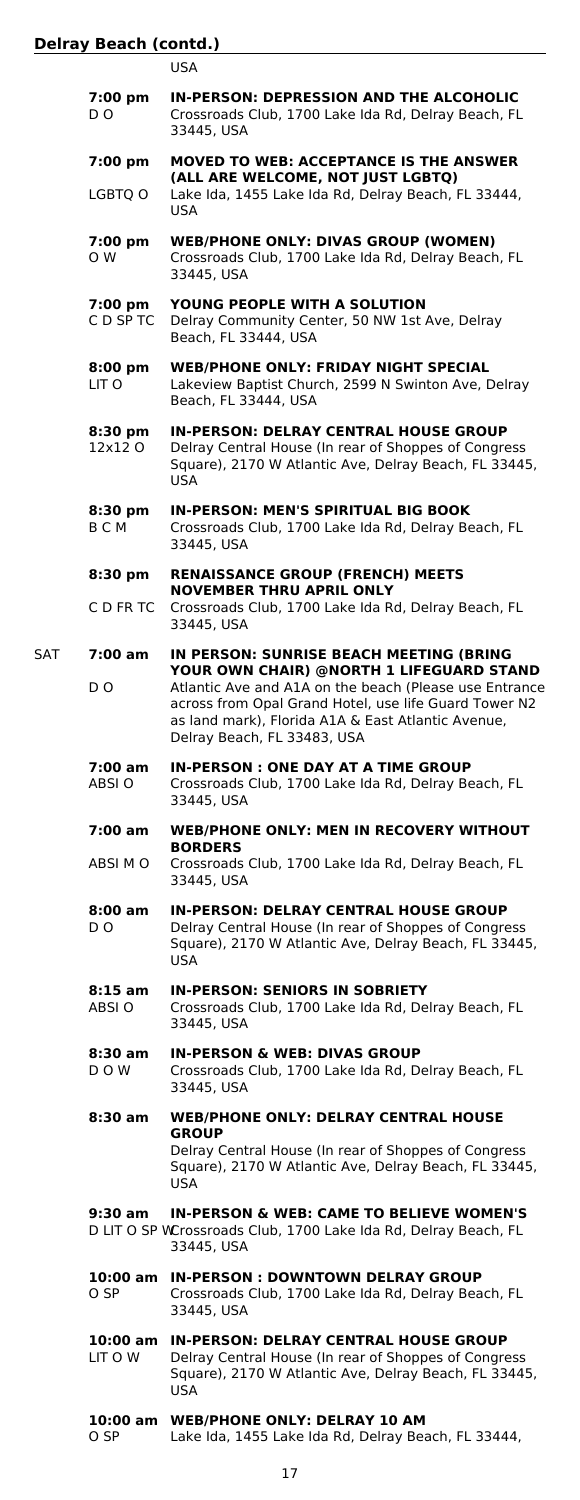USA

|            | CDW                | 10:00 am WEB/PHONE ONLY: THE BIG BOOK LINE BY LINE<br>Lake Ida, 1455 Lake Ida Rd, Delray Beach, FL 33444,<br>USA                                                               |
|------------|--------------------|--------------------------------------------------------------------------------------------------------------------------------------------------------------------------------|
|            | 11:00 am<br>ABSI O | <b>IN-PERSON: SERENITY ON SATURDAY</b><br>Crossroads Club, 1700 Lake Ida Rd, Delray Beach, FL<br>33445, USA                                                                    |
|            | Noon               | <b>WEB/PHONE ONLY: DELRAY CENTRAL HOUSE</b>                                                                                                                                    |
|            |                    | <b>GROUP</b><br>Delray Central House (In rear of Shoppes of Congress<br>Square), 2170 W Atlantic Ave, Delray Beach, FL 33445,<br><b>USA</b>                                    |
|            | 12:30 pm<br>C      | <b>IN-PERSON: DELRAY CENTRAL HOUSE GROUP</b><br>Delray Central House (In rear of Shoppes of Congress<br>Square), 2170 W Atlantic Ave, Delray Beach, FL 33445,<br><b>USA</b>    |
|            | 12:30 pm<br>LS     | <b>IN-PERSON: MIDDAY MIRACLES</b><br>Crossroads Club, 1700 Lake Ida Rd, Delray Beach, FL<br>33445, USA                                                                         |
|            | 5:30 pm            | <b>IN-PERSON &amp; WEB: DELRAY CENTRAL HOUSE</b>                                                                                                                               |
|            | C D LIT            | <b>GROUP</b><br>Delray Central House (In rear of Shoppes of Congress<br>Square), 2170 W Atlantic Ave, Delray Beach, FL 33445,<br>USA                                           |
|            | 5:30 pm<br>D O     | <b>IN-PERSON &amp; WEB: SERENITY HOUR GROUP</b><br>Crossroads Club, 1700 Lake Ida Rd, Delray Beach, FL<br>33445, USA                                                           |
|            | 5:30 pm<br>C D LIT | <b>IN-PERSON: DELRAY CENTRAL HOUSE GROUP</b><br>Delray Central House (In rear of Shoppes of Congress<br>Square), 2170 W Atlantic Ave, Delray Beach, FL 33445,<br><b>USA</b>    |
|            | 5:30 pm<br>B C     | <b>IN-PERSON: SCOFFLAWS</b><br>Unity Church (No smoking on property), 101 NW 22nd<br>St, Delray Beach, FL 33444, USA                                                           |
|            | 7:00 pm<br>C M     | <b>IN-PERSON: BRIDGE OF REASON GROUP</b><br>Crossroads Club, 1700 Lake Ida Rd, Delray Beach, FL<br>33445, USA                                                                  |
|            | 7:00 pm<br>BE O    | <b>IN-PERSON: DELRAY CENTRAL HOUSE GROUP</b><br>Delray Central House (In rear of Shoppes of Congress<br>Square), 2170 W Atlantic Ave, Delray Beach, FL 33445,<br>USA           |
|            | 7:00 pm<br>D O SP  | IN-PERSON: DOUBLE DIGIT GANG (OLD TIMERS)<br>Crossroads Club, 1700 Lake Ida Rd, Delray Beach, FL<br>33445, USA                                                                 |
|            | 7:30 pm<br>O SP TC | <b>DERAILROADED GROUP</b><br>Unity Church (No smoking on property), 101 NW 22nd<br>St, Delray Beach, FL 33444, USA                                                             |
|            | 7:30 pm<br>D LIT O | <b>IN-PERSON: SATURDAY EVENING POST</b><br>Lakeview Baptist Church, 2599 N Swinton Ave, Delray<br>Beach, FL 33444, USA                                                         |
|            | $8:30$ pm<br>O SP  | <b>IN-PERSON: DELRAY CENTRAL HOUSE GROUP</b><br>Delray Central House (In rear of Shoppes of Congress<br>Square), 2170 W Atlantic Ave, Delray Beach, FL 33445,<br>USA.          |
|            | 8:30 pm<br>O SP    | <b>IN-PERSON:SPIRITUAL PERFECTION</b><br>Crossroads Club, 1700 Lake Ida Rd, Delray Beach, FL<br>33445, USA                                                                     |
| Lantana    |                    |                                                                                                                                                                                |
| <b>SUN</b> | 7:30 am<br>D O     | <b>IN-PERSON &amp; WEB: SERENITY ON THE BEACH</b><br>North Side of Ocean Ave & A1A (North end of Lantana<br>Beach), Florida A1A & East Ocean Avenue, Lantana, FL<br>33462, USA |
|            | Noon<br>D O        | <b>IN-PERSON: RIGHT TO SOBRIETY GROUP</b><br>Our Club, Suite 4 (Facility allows smoking) (smoking is                                                                           |

**6:00 pm IN-PERSON: 11TH STEP GROUP(SMOKING IS**

**PERMITTED)**

permitted), 401 Lantana Rd, Lantana, FL 33462, USA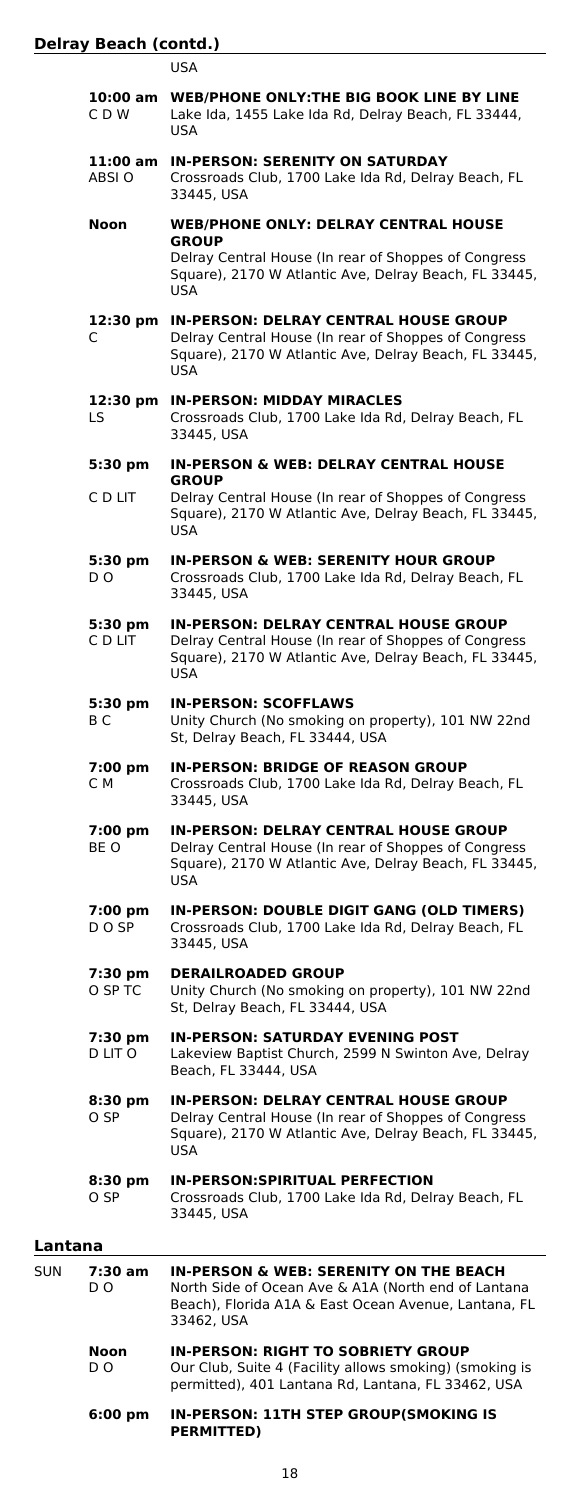| Lantana (contd.) |                             |                                                                                                                                                                                                                             |
|------------------|-----------------------------|-----------------------------------------------------------------------------------------------------------------------------------------------------------------------------------------------------------------------------|
|                  | D O                         | Our Club, Suite 4 (Facility allows smoking) (smoking is<br>permitted), 401 Lantana Rd, Lantana, FL 33462, USA                                                                                                               |
| MON              | Noon<br>D O                 | <b>IN-PERSON;11TH STEP GROUP</b><br>Our Club, Suite 4 (Facility allows smoking) (smoking is<br>permitted), 401 Lantana Rd, Lantana, FL 33462, USA                                                                           |
|                  | 5:30 pm<br>B D O TC         | <b>HOPE STARTS HERE</b><br>Church of the Guardian Angels (Masks Are Required Per<br>The Church), 1325 Cardinal Ln, Lantana, FL 33462, USA                                                                                   |
|                  | $6:00 \text{ pm}$<br>D BE O | IN-PERSON: 11TH STEP GROUP (NON-SMOKING)<br>Our Club, Suite 4 (Facility allows smoking) (smoking is<br>permitted), 401 Lantana Rd, Lantana, FL 33462, USA                                                                   |
|                  | 7:00 pm<br>BCD              | <b>IN-PERSON &amp; WEB: THE LANTANA GROUP</b><br>Advent Church (MEETING IN PERSON AT THIS LOCATION<br>BEGGINING July 5TH 2021<br>FORMALLY THE LIVING WORD LUTHERAN CHURCH),<br>2116 W Lantana Rd, Lake Worth, FL 33462, USA |
|                  | 7:00 pm<br>O SP W           | <b>IN-PERSON: WOMEN'S FOURTH DIMENSION</b><br>Church of the Guardian Angels (Masks Are Required Per<br>The Church), 1325 Cardinal Ln, Lantana, FL 33462, USA                                                                |
|                  | $8:00~\mathrm{pm}$          | IN-PERSON: MEN'S SIXTH SENSE BONFIRE                                                                                                                                                                                        |
|                  | M O SP                      | <b>MEETING</b><br>Intracoastal Sober Living, 330 Wickline Blvd, Lantana,<br>FL 33462, USA                                                                                                                                   |
| TUE              | Noon<br>D O                 | <b>11TH STEP GROUP</b><br>Our Club, Suite 4 (Facility allows smoking) (smoking is<br>permitted), 401 Lantana Rd, Lantana, FL 33462, USA                                                                                     |
|                  | 6:00 pm<br>D O              | IN-PERSON: 11TH STEP GROUP (NON-SMOKING)<br>Our Club, Suite 4 (Facility allows smoking) (smoking is<br>permitted), 401 Lantana Rd, Lantana, FL 33462, USA                                                                   |
|                  | 7:00 pm<br>C D.             | <b>IN-PERSON: SUNNY ISLES GROUP</b><br>Church of the Guardian Angels (Masks Are Required Per<br>The Church), 1325 Cardinal Ln, Lantana, FL 33462, USA                                                                       |
|                  | 8:00 pm<br>D FR O TC        | LE SOLEIL GROUP - (FRENCH SPEAKING)<br>Living Word Lutheran Church, 2118 Lantana Rd, Lake<br>Worth, FL 33462, USA                                                                                                           |
| WED              | Noon<br>D O                 | IN-PERSON:11TH STEP GROUP<br>Our Club, Suite 4 (Facility allows smoking) (smoking is<br>permitted), 401 Lantana Rd, Lantana, FL 33462, USA                                                                                  |
|                  | 6:00 pm                     | <b>IN-PERSON: 11TH STEP GROUP (SMOKING IS</b>                                                                                                                                                                               |
|                  | D O                         | <b>PERMITTED)</b><br>Our Club, Suite 4 (Facility allows smoking) (smoking is<br>permitted), 401 Lantana Rd, Lantana, FL 33462, USA                                                                                          |
|                  | 7:00 pm<br>воw              | <b>IN-PERSON: WOMEN'S FOURTH DIMENSION</b><br>Church of the Guardian Angels (Masks Are Required Per<br>The Church), 1325 Cardinal Ln, Lantana, FL 33462, USA                                                                |
| THU              |                             | 10:00 am IN-PERSON: LAKE WORTH SERENITY<br>12x12 C D Church of the Guardian Angels (Masks Are Required Per<br>The Church), 1325 Cardinal Ln, Lantana, FL 33462, USA                                                         |
|                  | Noon<br>D O                 | <b>IN-PERSON: 11TH STEP GROUP</b><br>Our Club, Suite 4 (Facility allows smoking) (smoking is<br>permitted), 401 Lantana Rd, Lantana, FL 33462, USA                                                                          |
|                  | 6:00 pm<br>D O              | IN-PERSON: 11TH STEP GROUP (NON-SMOKING)<br>Our Club, Suite 4 (Facility allows smoking) (smoking is<br>permitted), 401 Lantana Rd, Lantana, FL 33462, USA                                                                   |
| FRI              | Noon<br>D O                 | <b>IN-PERSON: 11TH STEP GROUP</b><br>Our Club, Suite 4 (Facility allows smoking) (smoking is<br>permitted), 401 Lantana Rd, Lantana, FL 33462, USA                                                                          |
|                  | $6:00 \text{ pm}$<br>D O    | IN-PERSON: 11TH STEP GROUP(SMOKING IS<br><b>PERMITTED)</b><br>Our Club, Suite 4 (Facility allows smoking) (smoking is<br>permitted), 401 Lantana Rd, Lantana, FL 33462, USA                                                 |
|                  | 7:00 pm<br>D O              | IN-PERSON & WEB: SERENITY ON THE BEACH<br>North Side of Ocean Ave & A1A (North end of Lantana<br>Beach), Florida A1A & East Ocean Avenue, Lantana, FL<br>33462, USA                                                         |
|                  | 7:30 pm                     | IN-PERSON: CARDINAL LANE GROUP, SPEAKER<br><b>LAST FRI.</b>                                                                                                                                                                 |